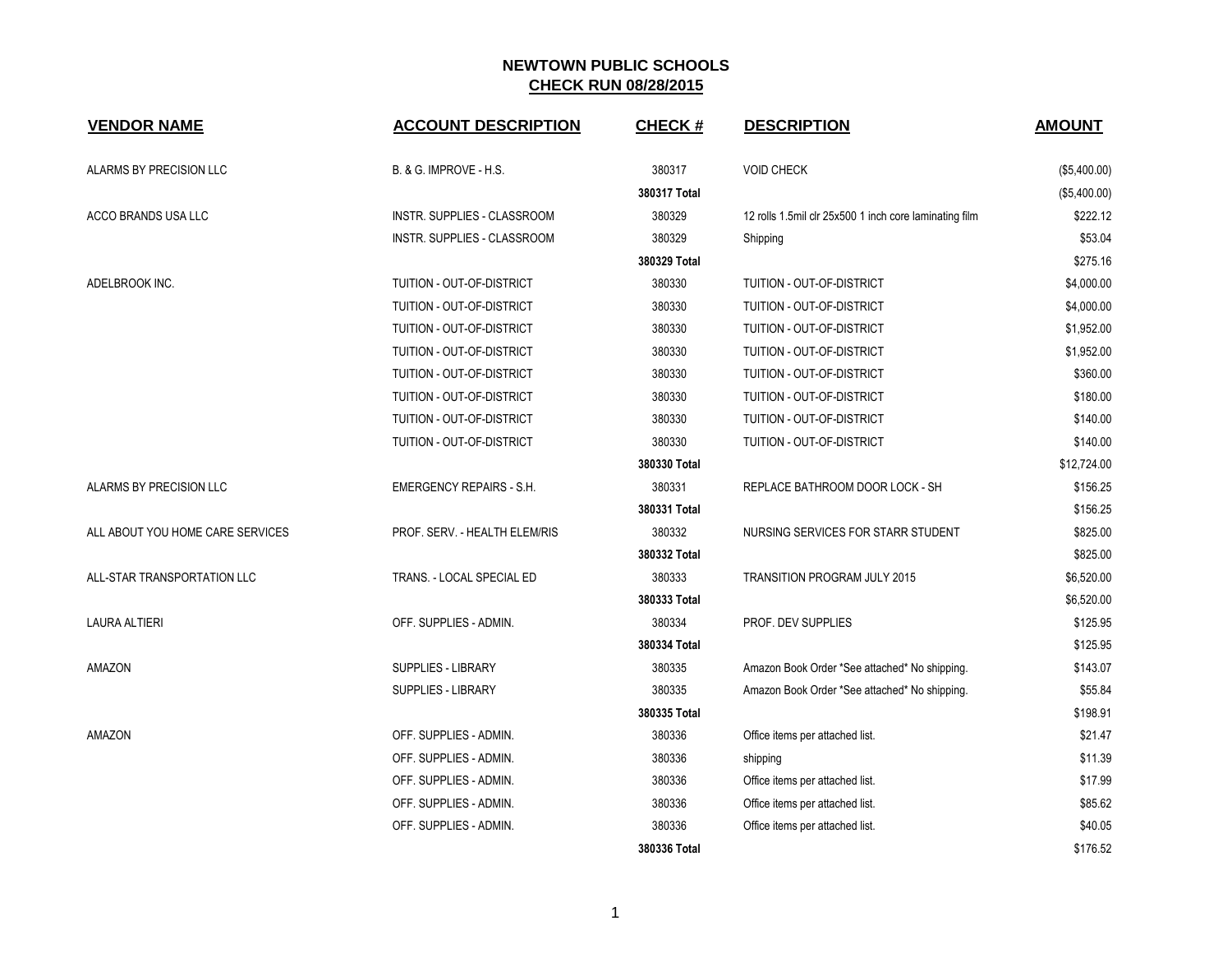| <b>VENDOR NAME</b>                | <b>ACCOUNT DESCRIPTION</b>         | <b>CHECK#</b> | <b>DESCRIPTION</b>                               | <b>AMOUNT</b> |
|-----------------------------------|------------------------------------|---------------|--------------------------------------------------|---------------|
| AMAZON                            | OFF. SUPPLIES - ADMIN.             | 380337        | Office supplies                                  | \$31.98       |
|                                   | OFF. SUPPLIES - ADMIN.             | 380337        | Duracell D batteries 8 pk                        | \$23.50       |
|                                   | OFF. SUPPLIES - ADMIN.             | 380337        | Duracell AA batteries                            | \$15.39       |
|                                   | OFF. SUPPLIES - ADMIN.             | 380337        | Office supplies                                  | \$81.28       |
|                                   | INSTR. SUPPLIES - COMPUTER ED.     | 380337        | 10 pk flash drive memory stick                   | \$20.19       |
|                                   | INSTR. SUPPLIES - COMPUTER ED.     | 380337        | Energizer rechargeable batteries AA              | \$35.80       |
|                                   | INSTR. SUPPLIES - COMPUTER ED.     | 380337        | Kensington wireless presenter with laser pointer | \$279.92      |
|                                   | INSTR. SUPPLIES - COMPUTER ED.     | 380337        | HP 15X black high yield LaserJet toner           | \$180.43      |
|                                   | INSTR. SUPPLIES - COMPUTER ED.     | 380337        | HP 15X black high yield LaserJet toner           | \$194.97      |
|                                   | INSTR. SUPPLIES - COMPUTER ED.     | 380337        | HP 15X black high yield LaserJet toner           | \$119.80      |
|                                   | INSTR. SUPPLIES - COMPUTER ED.     | 380337        | HP 15X black high yield LaserJet toner           | \$472.22      |
|                                   | INSTR. SUPPLIES - COMPUTER ED.     | 380337        | HP 15X black high yield LaserJet toner           | \$419.94      |
|                                   |                                    | 380337 Total  |                                                  | \$1,875.42    |
| AMAZON                            | OTHER SUPPLIES - STAFF DEVELOP.    | 380338        | Workbooks for ESL                                | \$21.97       |
|                                   | OTHER SUPPLIES - STAFF DEVELOP.    | 380338        | Workbooks for ESL                                | \$45.61       |
|                                   | OTHER SUPPLIES - STAFF DEVELOP.    | 380338        | New Staff Orientation: Making Thinking Visible   | \$288.49      |
|                                   |                                    | 380338 Total  |                                                  | \$356.07      |
| AMAZON                            | INSTR. SUPPLIES - ENGLISH          | 380339        | Elmo MO-1 Visual Presenter, White                | \$706.50      |
|                                   | INSTR. SUPPLIES - SCIENCE          | 380339        | HP 564XL COLOR FOUR PACK DOUBLE CAPACITY         | \$183.90      |
|                                   | INSTR. SUPPLIES - SCIENCE          | 380339        | BELKIN 6 FT CORD CONCEALER (GREY)                | \$5.91        |
|                                   | <b>INSTR. SUPPLIES - MUSIC</b>     | 380339        | MISTUBISHI WD500U-ST PROJECTOR LAMP              | \$106.51      |
|                                   | INSTR. SUPPLIES - HEALTH ED        | 380339        | THE LEADERSHIP CHALLENGE-HOW TO                  | \$19.06       |
|                                   | <b>INSTR. SUPPLIES - HEALTH ED</b> | 380339        | ASSESSMENT FOR EVERYONE- MODIFYING NASPE         | \$93.98       |
|                                   | INSTR. SUPPLIES - HEALTH ED        | 380339        | A PARA-EDUCATORS IN PE                           | \$32.00       |
|                                   | INSTR. SUPPLIES - HEALTH ED        | 380339        | CREATIVE SCHOOL- THE GRASSROOTS REVOLUTION       | \$14.64       |
|                                   |                                    | 380339 Total  |                                                  | \$1,162.50    |
| ANTHEM BLUE CROSS AND BLUE SHIELD | P/R - VOLUNTARY VISION INS.        | 380340        | ANTHEM INS 07/15/2015                            | \$1,163.88    |
|                                   | P/R - VOLUNTARY VISION INS.        | 380340        | ANTHEM INS 08/16/2015                            | \$1,158.10    |
|                                   |                                    | 380340 Total  |                                                  | \$2,321.98    |
| <b>ANTHEM LIFE</b>                | P/R - VOLUNTARY LIFE INS.          | 380341        | LIFE 08/18/2015                                  | \$2,134.27    |
|                                   | P/R - VOLUNTARY LTD INS.           | 380341        | LTD 08/18/2015                                   | \$4,888.72    |
|                                   |                                    | 380341 Total  |                                                  | \$7,022.99    |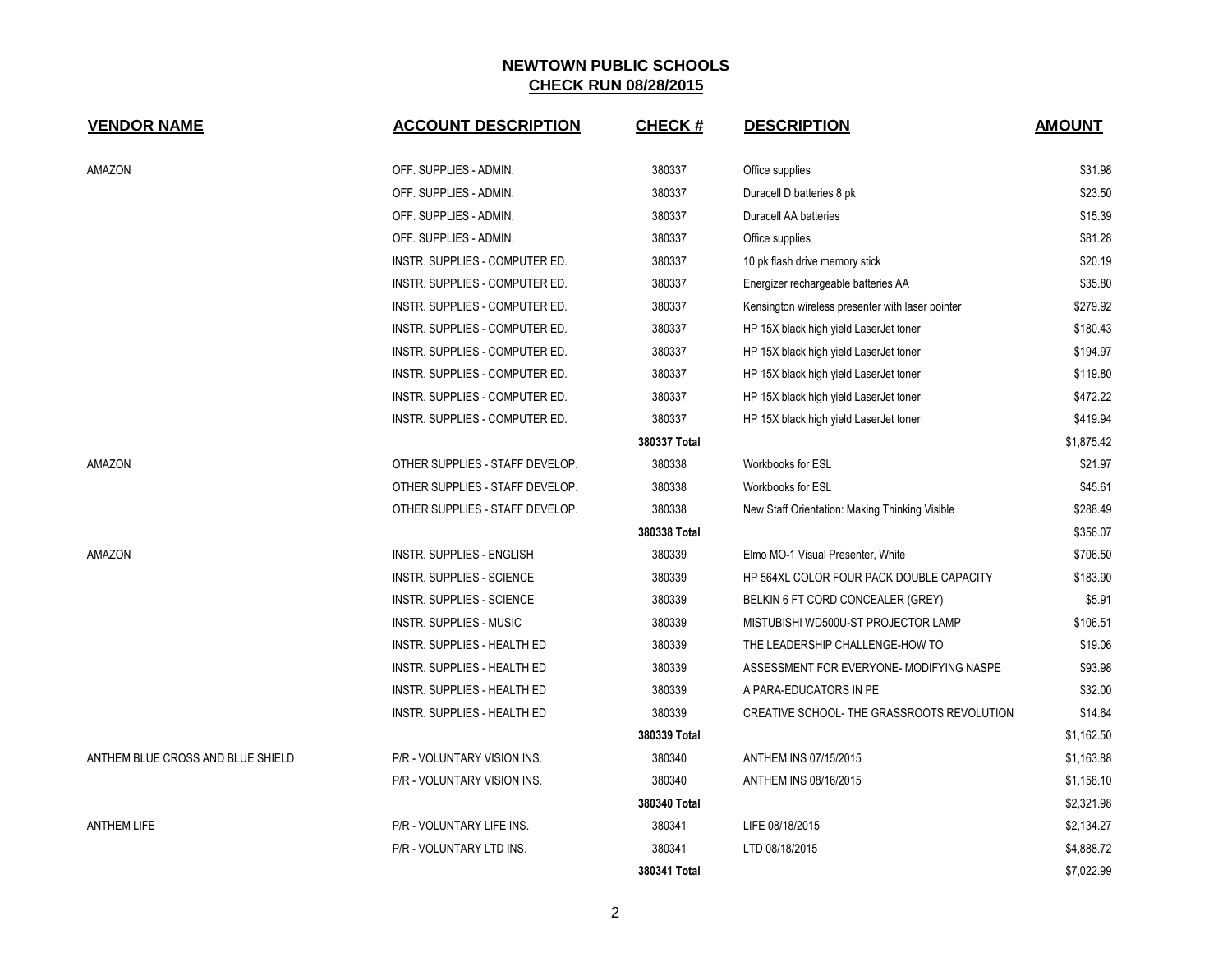| <b>VENDOR NAME</b>                 | <b>ACCOUNT DESCRIPTION</b>          | <b>CHECK#</b> | <b>DESCRIPTION</b>                        | <b>AMOUNT</b> |
|------------------------------------|-------------------------------------|---------------|-------------------------------------------|---------------|
| AQUARION WATER COMPANY OF CT       | WATER - H.                          | 380342        | WATER 200332183 3 THOU GAL                | \$205.86      |
|                                    | WATER - M.S.                        | 380342        | WATER 200330637 23 THOU GAL               | \$314.72      |
|                                    | WATER - H.S.                        | 380342        | WATER 200331205 SNACK SHACK               | \$31.58       |
|                                    | WATER - H.S.                        | 380342        | WATER 200328345 485 THOU GAL              | \$2,829.49    |
|                                    |                                     | 380342 Total  |                                           | \$3,381.65    |
| AQUARION WATER COMPANY OF CT       | <b>B&amp;G CONTRACTED SERV.</b>     | 380343        | BACKFLOW PREVENTER TESTING - SH           | \$45.00       |
|                                    |                                     | 380343 Total  |                                           | \$45.00       |
| ARROW LINE PAINTING LLC            | <b>B&amp;G CONTRACTED SERV.</b>     | 380344        | REPAINT PARKING LOT LINES                 | \$1,685.00    |
|                                    | <b>B&amp;G CONTRACTED SERV.</b>     | 380344        | <b>REPAINT PARKING LOT LINES</b>          | \$865.00      |
|                                    | <b>B&amp;G CONTRACTED SERV.</b>     | 380344        | <b>REPAINT PARKING LOT LINES</b>          | \$950.00      |
|                                    | <b>B&amp;G CONTRACTED SERV.</b>     | 380344        | <b>REPAINT PARKING LOT LINES</b>          | \$850.00      |
|                                    |                                     | 380344 Total  |                                           | \$4,350.00    |
| ATTAINMENT COMPANY INC.            | INSTR. SUPPLIES - SP. ED. H.S.      | 380345        | PLEASE ORDER AS PER ATTACHED              | \$803.00      |
|                                    | INSTR. SUPPLIES - SP. ED. H.S.      | 380345        | <b>SHIPPING</b>                           | \$40.15       |
|                                    |                                     | 380345 Total  |                                           | \$843.15      |
| AUDIO VIDEO TECHNOLOGIES INC.      | REPAIRS - INFO. TECH.               | 380346        | Installation of Smart Board and projector | \$465.00      |
|                                    |                                     | 380346 Total  |                                           | \$465.00      |
| AUTO HOME COMMERCIAL               | <b>B&amp;G CONTRACTED SERV.</b>     | 380347        | PROGRAM BELL SCHEDULES - ALL SCHOOLS      | \$805.00      |
|                                    |                                     | 380347 Total  |                                           | \$805.00      |
| <b>BAGEL DELIGHT</b>               | OFF. SUPPLIES - SUPER.              | 380348        | BAGELS BOE 08/11/15 & 08/12/15            | \$249.90      |
|                                    |                                     | 380348 Total  |                                           | \$249.90      |
| <b>RICHARD BAILEY</b>              | <b>B&amp;G SUPPLIES - CUSTODIAL</b> | 380349        | SHOES (60068)                             | \$71.78       |
|                                    |                                     | 380349 Total  |                                           | \$71.78       |
| THE BEE PUBLISHING CO.             | MEMBERSHIPS - ADMIN.                | 380350        | Subscription renewal, 2015-2016           | \$42.00       |
|                                    |                                     | 380350 Total  |                                           | \$42.00       |
| BERCHEM, MOSES & DEVLIN, P.C.      | PROF. SERV. - SP. ED. LEGAL         | 380351        | SPEC ED SERV JULY 2015                    | \$14,176.72   |
|                                    | PROF. SERV. - SUPER.                | 380351        | GEN ED JULY 2015                          | \$2,414.00    |
|                                    |                                     | 380351 Total  |                                           | \$16,590.72   |
| BERKSHIRE SEPTIC & PORTABLE TOILET | <b>EQUIP RENTAL - SPORTS</b>        | 380352        | <b>RENTAL PORT O POTTY</b>                | \$240.00      |
|                                    |                                     | 380352 Total  |                                           | \$240.00      |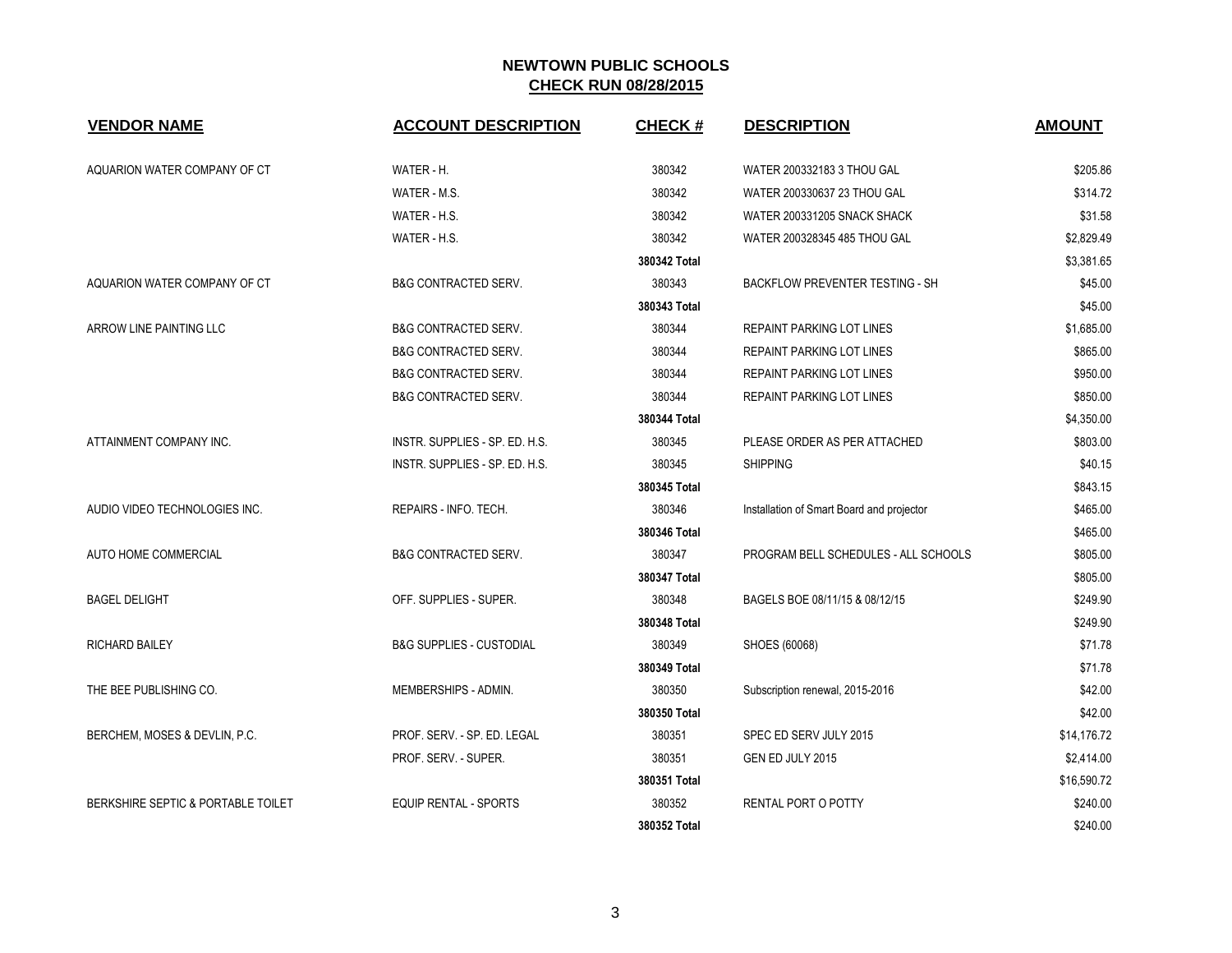| <b>VENDOR NAME</b>                 | <b>ACCOUNT DESCRIPTION</b>          | <b>CHECK#</b> | <b>DESCRIPTION</b>                                   | <b>AMOUNT</b> |
|------------------------------------|-------------------------------------|---------------|------------------------------------------------------|---------------|
| KATHLEEN BIVONA                    | STAFF TRAIN. - ADMIN.               | 380353        | <b>HOTEL - TRAINING</b>                              | \$277.98      |
|                                    | <b>INSTR. SUPPLIES - CLASSROOM</b>  | 380353        | <b>SUPPLIES</b>                                      | \$56.00       |
|                                    |                                     | 380353 Total  |                                                      | \$333.98      |
| <b>BLICK ART MATERIALS</b>         | <b>INSTR. SUPPLIES - ART</b>        | 380354        | Assorted supplies for Art classes per attached list. | \$1,161.98    |
|                                    | <b>INSTR. SUPPLIES - ART</b>        | 380354        | Assorted supplies for Art classes per attached list. | \$65.98       |
|                                    | <b>INSTR. SUPPLIES - ART</b>        | 380354        | ART classroom supplies, see attached,                | \$1,350.89    |
|                                    | <b>INSTR. SUPPLIES - ART</b>        | 380354        | Crayola Thin Line Markers, 12 color set              | \$49.00       |
|                                    | <b>INSTR. SUPPLIES - ART</b>        | 380354        | Power Shot Staples, 1/4 inch                         | \$6.42        |
|                                    | <b>INSTR. SUPPLIES - ART</b>        | 380354        | Sharpie Magnum Marker, Black                         | \$6.20        |
|                                    |                                     | 380354 Total  |                                                      | \$2,640.47    |
| <b>BRAINY TOYS</b>                 | INSTR. SUPPLIES - CLASSROOM         | 380355        | Math supplies-SEE ATTACHED                           | \$99.80       |
|                                    | INSTR. SUPPLIES - CLASSROOM         | 380355        | Math supplies-SEE ATTACHED                           | \$129.90      |
|                                    | INSTR. SUPPLIES - CLASSROOM         | 380355        | shipping                                             | \$24.27       |
|                                    | INSTR. SUPPLIES - CLASSROOM         | 380355        | Math supplies-SEE ATTACHED                           | \$12.95       |
|                                    |                                     | 380355 Total  |                                                      | \$266.92      |
| BREWSTER PAINT & DECORATING CENTER | <b>B&amp;G SUPPLIES - MAINT.</b>    | 380356        | PAINT - ALL SCHOOLS - MAINT SUPPLIES                 | \$208.93      |
|                                    | <b>B&amp;G SUPPLIES - MAINT.</b>    | 380356        | PAINT - ALL SCHOOLS - MAINT SUPPLIES                 | \$359.91      |
|                                    |                                     | 380356 Total  |                                                      | \$568.84      |
| <b>BUG BUSTER INC.</b>             | <b>B&amp;G CONTRACTED SERV.</b>     | 380357        | MONTHLY PEST CONTROL - ALL SCHOOLS 2015-2016         | \$150.00      |
|                                    | <b>B&amp;G CONTRACTED SERV.</b>     | 380357        | MONTHLY PEST CONTROL - ALL SCHOOLS 2015-2016         | \$200.00      |
|                                    | <b>B&amp;G CONTRACTED SERV.</b>     | 380357        | MONTHLY PEST CONTROL - ALL SCHOOLS 2015-2016         | \$150.00      |
|                                    |                                     | 380357 Total  |                                                      | \$500.00      |
| CAREY WIPER & SUPPLY CO.           | <b>B&amp;G SUPPLIES - CUSTODIAL</b> | 380358        | EVOLVE, H2ORANGE, WIPERS - CUST SUPPLIES             | \$3,126.66    |
|                                    |                                     | 380358 Total  |                                                      | \$3,126.66    |
| CAROLINA BIOLOGICAL SUPPLY COMPANY | INSTR. SUPPLIES - CLASSROOM         | 380359        | horseshoe magnets #758514                            | \$285.00      |
|                                    | INSTR. SUPPLIES - CLASSROOM         | 380359        | shipping                                             | \$27.49       |
|                                    | INSTR. SUPPLIES - CLASSROOM         | 380359        | Potting Soil # CG-97-2832                            | \$47.25       |
|                                    | INSTR. SUPPLIES - CLASSROOM         | 380359        | alfalfa seedf # CG-97-2836                           | \$4.00        |
|                                    | INSTR. SUPPLIES - CLASSROOM         | 380359        | mustard seed # CG-97-2838                            | \$4.00        |
|                                    | INSTR. SUPPLIES - CLASSROOM         | 380359        | rye seed # CG-97-2834                                | \$4.00        |
|                                    | <b>INSTR. SUPPLIES - CLASSROOM</b>  | 380359        | packing tape 2 in roll # CG-97-1238                  | \$8.56        |
|                                    | INSTR. SUPPLIES - CLASSROOM         | 380359        | fast plant water mat #971939                         | \$7.50        |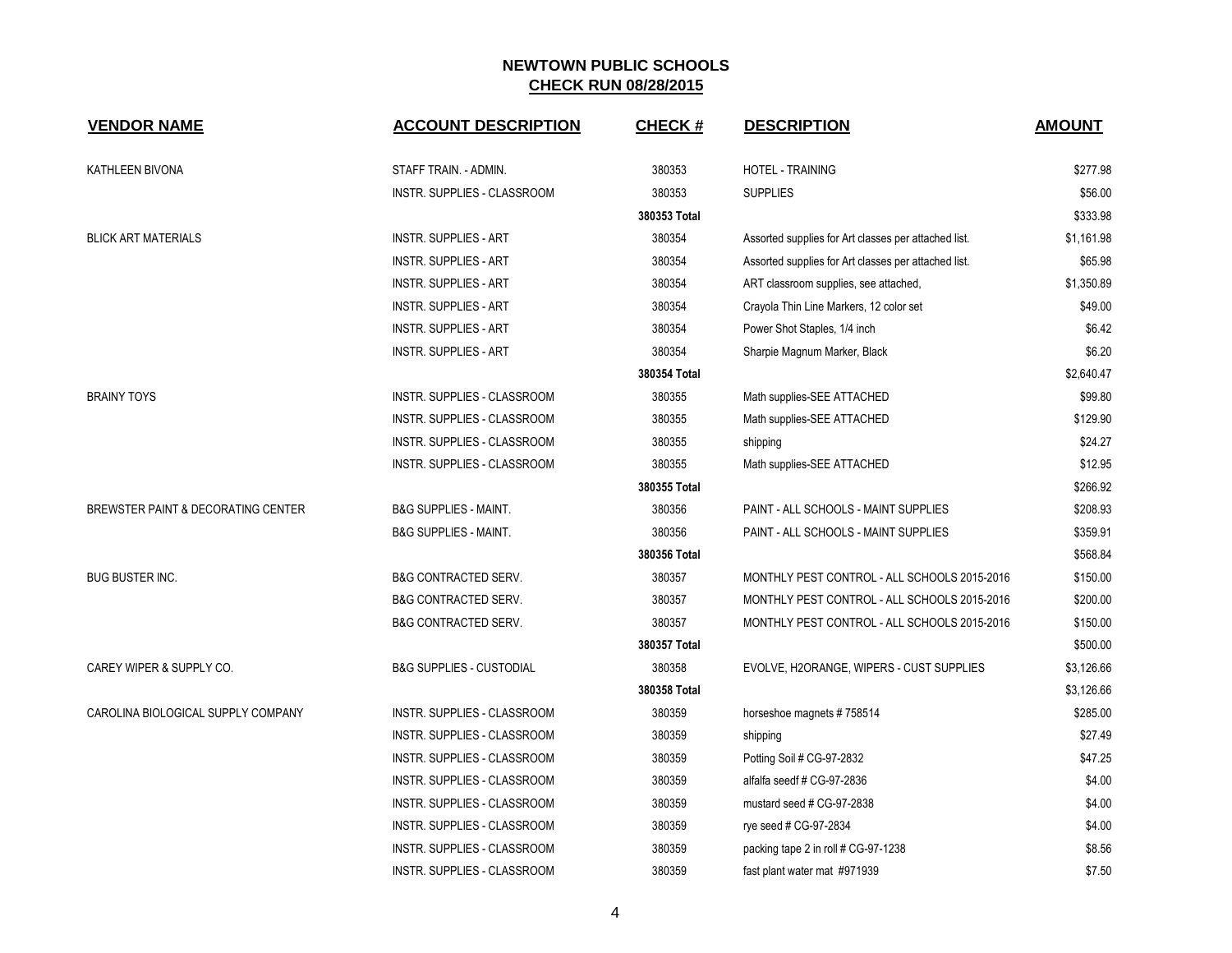| <b>VENDOR NAME</b>                 | <b>ACCOUNT DESCRIPTION</b>         | CHECK #      | <b>DESCRIPTION</b>                                      | <b>AMOUNT</b> |
|------------------------------------|------------------------------------|--------------|---------------------------------------------------------|---------------|
| CAROLINA BIOLOGICAL SUPPLY COMPANY | <b>INSTR. SUPPLIES - CLASSROOM</b> | 380359       | Ring, planter/PKG of 34 # 971141                        | \$15.00       |
|                                    | INSTR. SUPPLIES - CLASSROOM        | 380359       | Science room supplies: beetles, owl pellets, water mat, | \$52.64       |
|                                    | INSTR. SUPPLIES - CLASSROOM        | 380359       | Shipping and live handling fee                          | \$70.04       |
|                                    | INSTR. SUPPLIES - CLASSROOM        | 380359       | Science room supplies: beetles, owl pellets, water mat, | \$807.39      |
|                                    | INSTR. SUPPLIES - CLASSROOM        | 380359       | Science room supplies: beetles, owl pellets, water mat, | \$18.90       |
|                                    | INSTR. SUPPLIES - CLASSROOM        | 380359       | Science Materials 2015/2016 K-4                         | \$8.40        |
|                                    | INSTR. SUPPLIES - CLASSROOM        | 380359       | Shipping                                                | \$17.51       |
|                                    | INSTR. SUPPLIES - CLASSROOM        | 380359       | Science Materials 2015/2016 K-4                         | \$274.55      |
|                                    |                                    | 380359 Total |                                                         | \$1,652.23    |
| CASCADE SCHOOL SUPPLIES INC.       | INSTR. SUPPLIES - CLASSROOM        | 380360       | black 1/4in plastic combs # 22096                       | \$33.16       |
|                                    | <b>INSTR. SUPPLIES - CLASSROOM</b> | 380360       | black 1/2 in plastic combs # 22105                      | \$51.34       |
|                                    | INSTR. SUPPLIES - CLASSROOM        | 380360       | black 5/16 plastic combs #22099                         | \$35.96       |
|                                    | INSTR. SUPPLIES - CLASSROOM        | 380360       | black 3/8 in plastic combs # 22102                      | \$39.56       |
|                                    | INSTR. SUPPLIES - CLASSROOM        | 380360       | shipping                                                | \$13.82       |
|                                    |                                    | 380360 Total |                                                         | \$173.84      |
| CED                                | <b>B&amp;G SUPPLIES - MAINT.</b>   | 380361       | <b>GYM LIGHTS FOR HAWL/HOM/NMS/RIS</b>                  | \$2,367.20    |
|                                    | <b>B&amp;G SUPPLIES - MAINT.</b>   | 380361       | FLOUR. LAMPS / RECEPTACLES / TAPE/ COIL                 | \$10,027.52   |
|                                    | <b>B&amp;G SUPPLIES - MAINT.</b>   | 380361       | FLOUR. LAMPS / RECEPTACLES / TAPE/ COIL                 | \$1,165.45    |
|                                    |                                    | 380361 Total |                                                         | \$13,560.17   |
| <b>CES</b>                         | TUITION - OUT-OF-DISTRICT          | 380362       | TUITION - OUT-OF-DISTRICT                               | \$107,217.00  |
|                                    |                                    | 380362 Total |                                                         | \$107,217.00  |
| CHESTER TECHNICAL SERVICES INC.    | EQUIPMENT - INFO. TECH.            | 380363       | Sony Vitruoso Major                                     | \$32,571.00   |
|                                    | EQUIPMENT - INFO. TECH.            | 380363       | USB Stero Headset Mic. On Board soundcard               | \$111.00      |
|                                    | EQUIPMENT - INFO. TECH.            | 380363       | Sony Solist CC                                          | \$13,125.00   |
|                                    | EQUIPMENT - INFO. TECH.            | 380363       | USB Stereo Headset - SANS SHS-100C                      | \$3,330.00    |
|                                    | EQUIPMENT - INFO. TECH.            | 380363       | Existing Booth Recorder Hole Cover Panel                | \$693.00      |
|                                    | EQUIPMENT - INFO. TECH.            | 380363       | Freight                                                 | \$216.00      |
|                                    | EQUIPMENT - INFO. TECH.            | 380363       | InstallationQuote 103014A - NHS Language Lab            | \$5,991.00    |
|                                    |                                    | 380363 Total |                                                         | \$56,037.00   |
| CLASSROOM DIRECT/SCHOOL SPECIALTY  | INSTR. SUPPLIES - CLASSROOM        | 380364       | platform Scales # 9-190-0524-422                        | \$53.56       |
|                                    | INSTR. SUPPLIES - CLASSROOM        | 380364       | 0-12 All Fact Flash Cards-Subtraction #9-1322084-422    | \$42.76       |
|                                    | INSTR. SUPPLIES - CLASSROOM        | 380364       | 0-12 All Fact Flash Cards-Addition # 9-1322085-422      | \$42.76       |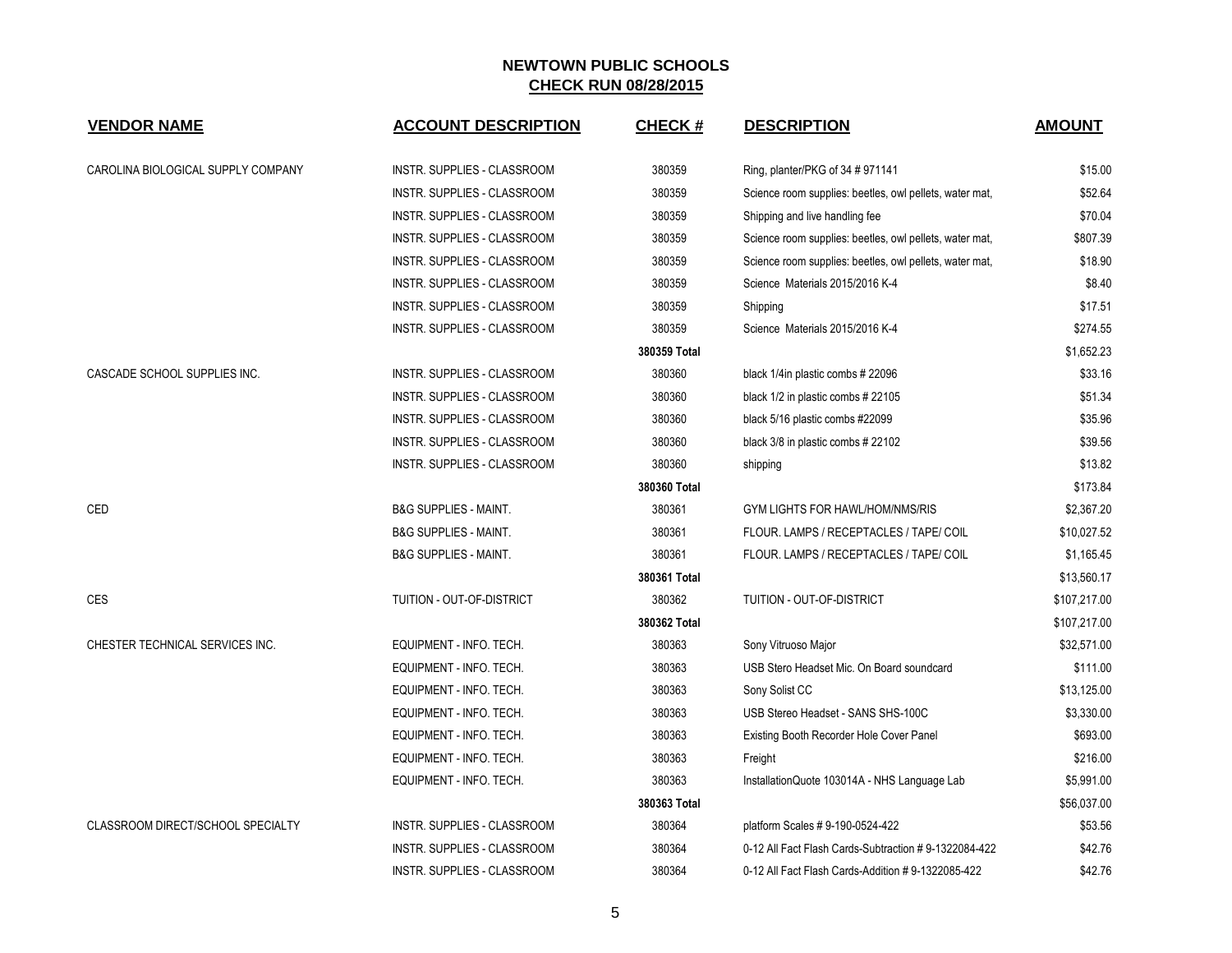| <b>VENDOR NAME</b>                | <b>ACCOUNT DESCRIPTION</b>         | <b>CHECK#</b> | <b>DESCRIPTION</b>                                    | <b>AMOUNT</b> |
|-----------------------------------|------------------------------------|---------------|-------------------------------------------------------|---------------|
| CLASSROOM DIRECT/SCHOOL SPECIALTY | INSTR. SUPPLIES - CLASSROOM        | 380364        | Classroom Liquid Measurement Set # 9-336975-422       | \$15.18       |
|                                   | INSTR. SUPPLIES - CLASSROOM        | 380364        | Basic Geometric Solids #9-222573-422                  | \$39.96       |
|                                   | INSTR. SUPPLIES - CLASSROOM        | 380364        | House of Doolittle academic desk pad - 9-1497639-432  | \$778.05      |
|                                   | INSTR. SUPPLIES - CLASSROOM        | 380364        | BIC mechanical pencils 24 pk - 9-089054-432           | \$12.28       |
|                                   | INSTR. SUPPLIES - CLASSROOM        | 380364        | BIC wite out correction fluid - 3 pk - 9-1495148-432  | \$89.80       |
|                                   | INSTR. SUPPLIES - CLASSROOM        | 380364        | BIC wite out correction tape - 10 pk - 9-1272203-432  | \$76.68       |
|                                   | <b>INSTR. SUPPLIES - CLASSROOM</b> | 380364        | Expo Original dry erase markers chisel tip - Assorted | \$208.95      |
|                                   |                                    | 380364 Total  |                                                       | \$1,359.98    |
| <b>LIANE COHAGEN</b>              | OFF. SUPPLIES - BUS. SERV.         | 380365        | <b>REIMB. GLASSES</b>                                 | \$80.00       |
|                                   |                                    | 380365 Total  |                                                       | \$80.00       |
| COMMERCIAL HEATING SUPPLY CO.     | B. & G. REPAIRS - M.S.             | 380366        | LOW WATER CUTOFF REPAIR - NMS                         | \$50.72       |
|                                   |                                    | 380366 Total  |                                                       | \$50.72       |
| CONN JUNIOR REPUBLIC INC.         | TUITION - OUT-OF-DISTRICT          | 380367        | TUITION - OUT-OF-DISTRICT                             | \$4,584.70    |
|                                   | TUITION - OUT-OF-DISTRICT          | 380367        | TUITION - OUT-OF-DISTRICT                             | \$1,447.80    |
|                                   | TUITION - OUT-OF-DISTRICT          | 380367        | TUITION - OUT-OF-DISTRICT                             | \$4,584.70    |
|                                   |                                    | 380367 Total  |                                                       | \$10,617.20   |
| <b>CONTINENTAL PRESS INC.</b>     | TEXTBOOKS - CLASSROOM              | 380368        | When A Child Reads K-2 # 20 pack                      | \$131.80      |
|                                   | TEXTBOOKS - CLASSROOM              | 380368        | When A Child Writes K-2 # 20 pack                     | \$131.80      |
|                                   | TEXTBOOKS - CLASSROOM              | 380368        | shipping                                              | \$31.63       |
|                                   |                                    | 380368 Total  |                                                       | \$295.23      |
| <b>CRYSTAL ROCK</b>               | INSTR. SUPPLIES - CLASSROOM        | 380369        | Delivery of 17 5-gallon Water Bottles, per month      | \$48.00       |
|                                   | <b>INSTR. SUPPLIES - CLASSROOM</b> | 380369        | rental per month, for rental of water cooler/heater.  | \$3.00        |
|                                   |                                    | 380369 Total  |                                                       | \$51.00       |
| D&H DISTRIBUTING CO.              | <b>INSTR. SUPPLIES - MATH</b>      | 380370        | TI-84 PLUS C GRAPHING CALCULATOR                      | \$505.96      |
|                                   | <b>INSTR. SUPPLIES - MATH</b>      | 380370        | TI-84 SILVER SCHOOL BUS YELLOW                        | \$2,479.78    |
|                                   |                                    | 380370 Total  |                                                       | \$2,985.74    |
| NATHALIE DE BRANTES               | OFF. SUPPLIES - ADMIN.             | 380371        | <b>BOARD SUPPLIES</b>                                 | \$37.53       |
|                                   |                                    | 380371 Total  |                                                       | \$37.53       |
| DELL MARKETING L.P.               | EQUIPMENT - INFO. TECH.            | 380372        | <b>DOCKING STATIONS</b>                               | \$200.00      |
|                                   |                                    | 380372 Total  |                                                       | \$200.00      |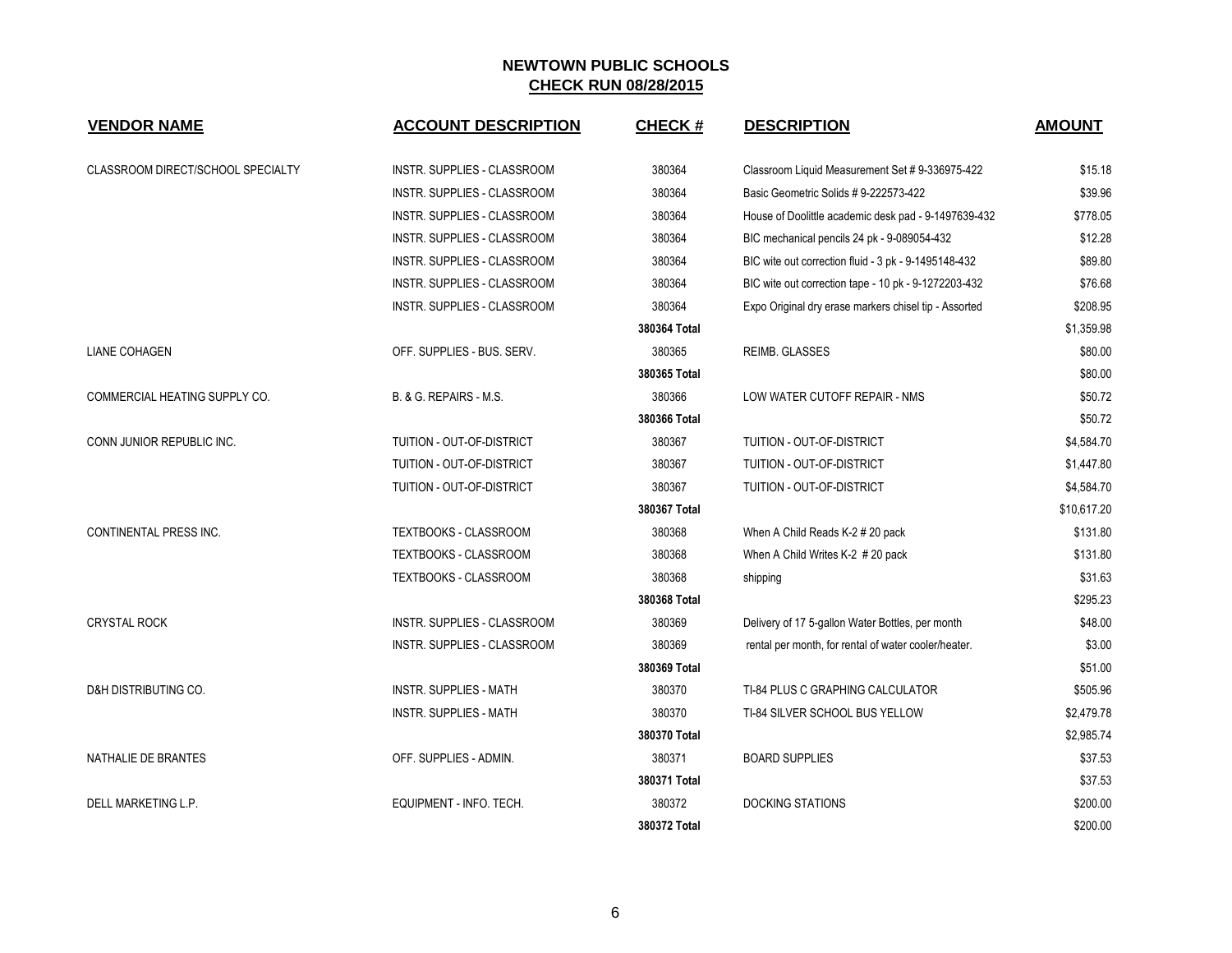| <b>VENDOR NAME</b>                     | <b>ACCOUNT DESCRIPTION</b>         | CHECK #      | <b>DESCRIPTION</b>                                  | <b>AMOUNT</b> |
|----------------------------------------|------------------------------------|--------------|-----------------------------------------------------|---------------|
| <b>DELTA EDUCATION</b>                 | <b>INSTR. SUPPLIES - CLASSROOM</b> | 380373       | Math/Science Supplies 2015/2016                     | \$160.45      |
|                                        | INSTR. SUPPLIES - CLASSROOM        | 380373       | Shipping                                            | \$19.28       |
|                                        |                                    | 380373 Total |                                                     | \$179.73      |
| DEMCO INC.                             | <b>INSTR. SUPPLIES - ENGLISH</b>   | 380374       | SG20148180 MOVABLE SHELF LABEL HOLDERS              | \$516.40      |
|                                        | <b>INSTR. SUPPLIES - ENGLISH</b>   | 380374       | WE14160490 LUXOR UTILITY CART                       | \$162.00      |
|                                        | <b>INSTR. SUPPLIES - SCIENCE</b>   | 380374       | WE14160490 LUXOR UTILITY CART                       | \$162.00      |
|                                        | SUPPLIES - LIBRARY                 | 380374       | Please see attached quote/contract ID #: C20081     | \$1,325.49    |
|                                        |                                    | 380374 Total |                                                     | \$2,165.89    |
| EDUCATIONAL INNOVATIONS INC.           | <b>INSTR. SUPPLIES - READING</b>   | 380375       | Shipping and handling charge                        | \$7.95        |
|                                        | <b>INSTR. SUPPLIES - SCIENCE</b>   | 380375       | Gro Beast Dinosaur, Item GB-1                       | \$56.25       |
|                                        |                                    | 380375 Total |                                                     | \$64.20       |
| JASON K. EDWARDS                       | INSTR. SUPPLIES - SOC. STUDIES     | 380376       | <b>LESSON PLAN BOOKS</b>                            | \$35.80       |
|                                        |                                    | 380376 Total |                                                     | \$35.80       |
| EPLUS TECHNOLOGY, INC.                 | EQUIPMENT - INFO. TECH.            | 380377       | MR32-HW - Cisco/Meraki MR32 Cloud Managed           | \$22,848.00   |
|                                        | EQUIPMENT - INFO. TECH.            | 380377       | LIC-ENT-5 year Preliminary US GPL                   | \$11,424.00   |
|                                        |                                    | 380377 Total |                                                     | \$34,272.00   |
| <b>EPS LITERACY &amp; INTERVENTION</b> | <b>INSTR. SUPPLIES - CLASSROOM</b> | 380378       | Small Word Building White Boards # 700510           | \$61.00       |
|                                        | INSTR. SUPPLIES - CLASSROOM        | 380378       | shipping                                            | \$6.10        |
|                                        | TEXTBOOKS - CLASSROOM              | 380378       | words I Use When I Write # Y527-W1                  | \$99.00       |
|                                        | TEXTBOOKS - CLASSROOM              | 380378       | shipping                                            | \$9.90        |
|                                        |                                    | 380378 Total |                                                     | \$176.00      |
| ERIC ARMIN INC.                        | <b>INSTR. SUPPLIES - CLASSROOM</b> | 380379       | US Customary Safe-T Weight Set # 530270             | \$175.60      |
|                                        | INSTR. SUPPLIES - CLASSROOM        | 380379       | Metric Weight Pax Set of 58 # 530598                | \$199.60      |
|                                        | INSTR. SUPPLIES - CLASSROOM        | 380379       | shipping                                            | \$33.77       |
|                                        | INSTR. SUPPLIES - CLASSROOM        | 380379       | See attached, math supplies-blocks, fraction tiles, | \$169.81      |
|                                        | INSTR. SUPPLIES - CLASSROOM        | 380379       | Shipping                                            | \$15.28       |
|                                        |                                    | 380379 Total |                                                     | \$594.06      |
| <b>EVERSOURCE</b>                      | ELECTRICITY - RIS.                 | 380380       | ELEC 51324453075 232,165 KWH                        | \$34,055.95   |
|                                        | ELECTRICITY - M.S.                 | 380380       | ELEC 51352546030 1366.50 KWH                        | \$360.06      |
|                                        | ELECTRICITY - M.S.                 | 380380       | ELEC 51658443072 31,736 KWH                         | \$6,177.78    |
|                                        | ELECTRICITY - H.S.                 | 380380       | ELEC 51356633040 OVERPAYMENT 0625                   | (\$197.39)    |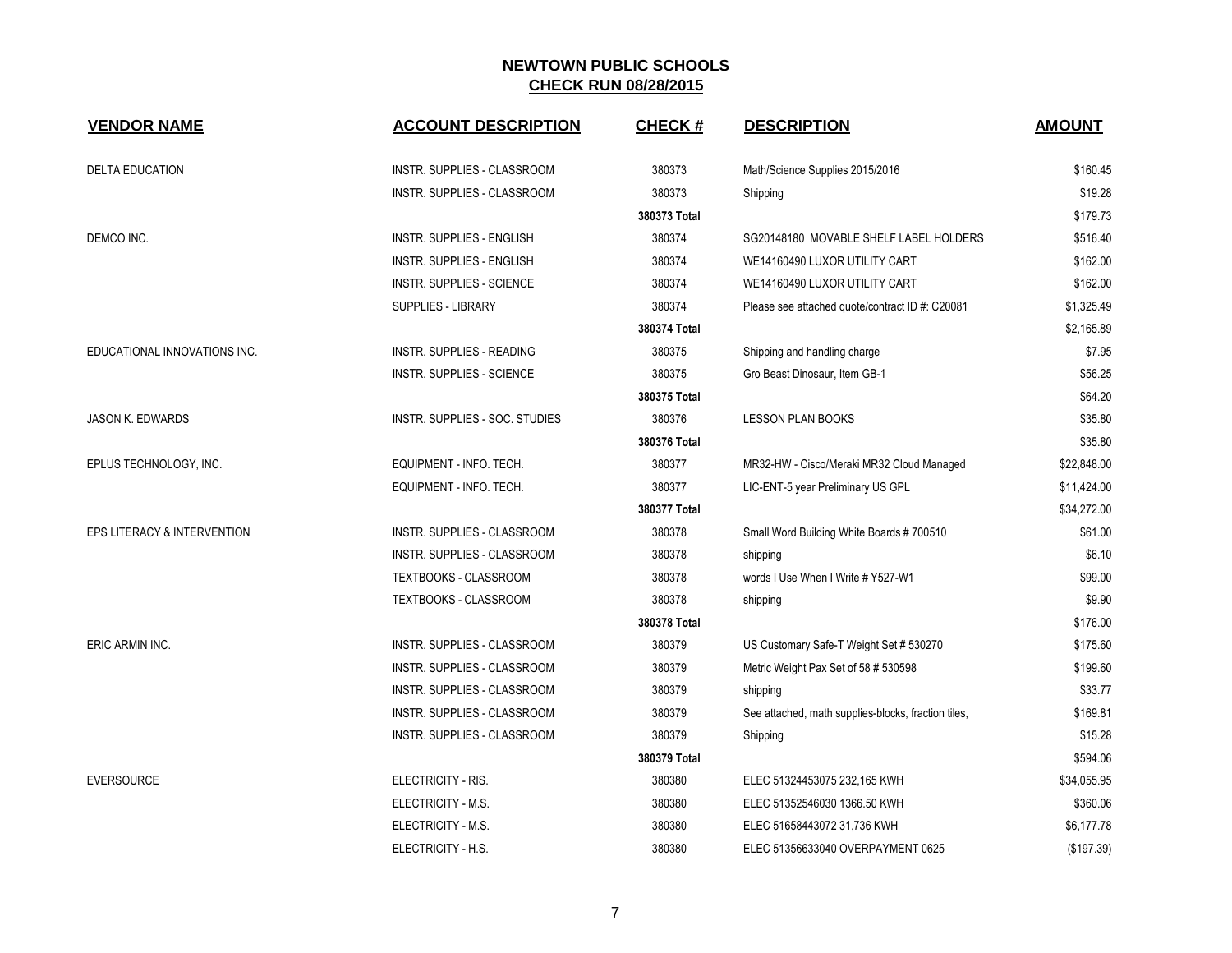| <b>VENDOR NAME</b>            | <b>ACCOUNT DESCRIPTION</b>              | <b>CHECK#</b> | <b>DESCRIPTION</b>                           | <b>AMOUNT</b> |
|-------------------------------|-----------------------------------------|---------------|----------------------------------------------|---------------|
| <b>EVERSOURCE</b>             | ELECTRICITY - H.S.                      | 380380        | ELEC 51356633040 576 KWH                     | \$205.28      |
|                               |                                         | 380380 Total  |                                              | \$40,601.68   |
| <b>EVERSOURCE</b>             | PROPANE & NATURAL GAS - HAW.            | 380381        | GAS 57890556004 200.0 CCF                    | \$809.50      |
|                               | PROPANE & NATURAL GAS - RIS.            | 380381        | GAS 57410220032 5,570 CCF                    | \$3,841.42    |
|                               | <b>PROPANE &amp; NATURAL GAS - H.S.</b> | 380381        | GAS 57445161052 3200, CCF                    | \$6,971.03    |
|                               |                                         | 380381 Total  |                                              | \$11,621.95   |
| <b>FAIR AUTO SUPPLY</b>       | REPAIRS - MAINT.                        | 380382        | MAINT VEHICLE REPAIR PARTS                   | \$3.00        |
|                               | <b>REPAIRS - MAINT.</b>                 | 380382        | <b>MAINT VEHICLE REPAIR PARTS</b>            | \$121.92      |
|                               | REPAIRS - MAINT.                        | 380382        | MAINT VEHICLE REPAIR PARTS                   | \$50.49       |
|                               |                                         | 380382 Total  |                                              | \$175.41      |
| <b>TRACY FANELLI</b>          | INSTR. SUPPLIES - CLASSROOM             | 380383        | <b>CLASSROOM SUPPLIES</b>                    | \$100.00      |
|                               |                                         | 380383 Total  |                                              | \$100.00      |
| FEDERAL EXPRESS CORP.         | POSTAGE - BUS. SERV.                    | 380384        | <b>SERV</b>                                  | \$23.88       |
|                               | POSTAGE - BUS. SERV.                    | 380384        | PRIORITY OVERNIGHT 08/14/2015                | \$33.53       |
|                               |                                         | 380384 Total  |                                              | \$57.41       |
| <b>JEFFREY FELL</b>           | STAFF TRAIN. - B&G ADMIN.               | 380385        | CONTRACTORS LICENSE RENEWAL                  | \$120.00      |
|                               |                                         | 380385 Total  |                                              | \$120.00      |
| <b>LAURA FIEDLER</b>          | <b>CONTRACTED SERV. - SUPER.</b>        | 380386        | REIMB FOR FEE FOR FINGERPRINTS               | \$15.00       |
|                               |                                         | 380386 Total  |                                              | \$15.00       |
| FLINN SCIENTIFIC INC.         | <b>INSTR. SUPPLIES - SCIENCE</b>        | 380387        | Coarse White marble, Item AP4963             | \$80.50       |
|                               | <b>INSTR. SUPPLIES - SCIENCE</b>        | 380387        | Limestone chalk, item AP4958                 | \$59.60       |
|                               | <b>INSTR. SUPPLIES - SCIENCE</b>        | 380387        | Shipping charge                              | \$24.57       |
|                               |                                         | 380387 Total  |                                              | \$164.67      |
| FOLLETT SCHOOL SOLUTIONS INC. | CONTRACTED SERV. - LIBRARY              | 380388        | Hawley School 060013 - renewal quote 7024312 | \$1,528.13    |
|                               | CONTRACTED SERV. - LIBRARY              | 380388        | SHS 0600117 Quote 7024312                    | \$1,249.50    |
|                               | CONTRACTED SERV. - CLASSRM              | 380388        | SHS Lang Arts 0601745 quote 7024312          | \$1,144.53    |
|                               | CONTRACTED SERV. - LIBRARY              | 380388        | Middle Gate 0600114 - renewal quote 7024312  | \$1,394.03    |
|                               | CONTRACTED SERV. - LIBRARY              | 380388        | HOM 0600908 - renewal quote 7024312          | \$1,394.03    |
|                               | CONTRACTED SERV. - LIBRARY              | 380388        | RIS 0601469- renewal quote 7024312           | \$1,555.25    |
|                               | CONTRACTED SERV. - LIBRARY              | 380388        | NMS 0600116 - quote 7024312                  | \$1,685.52    |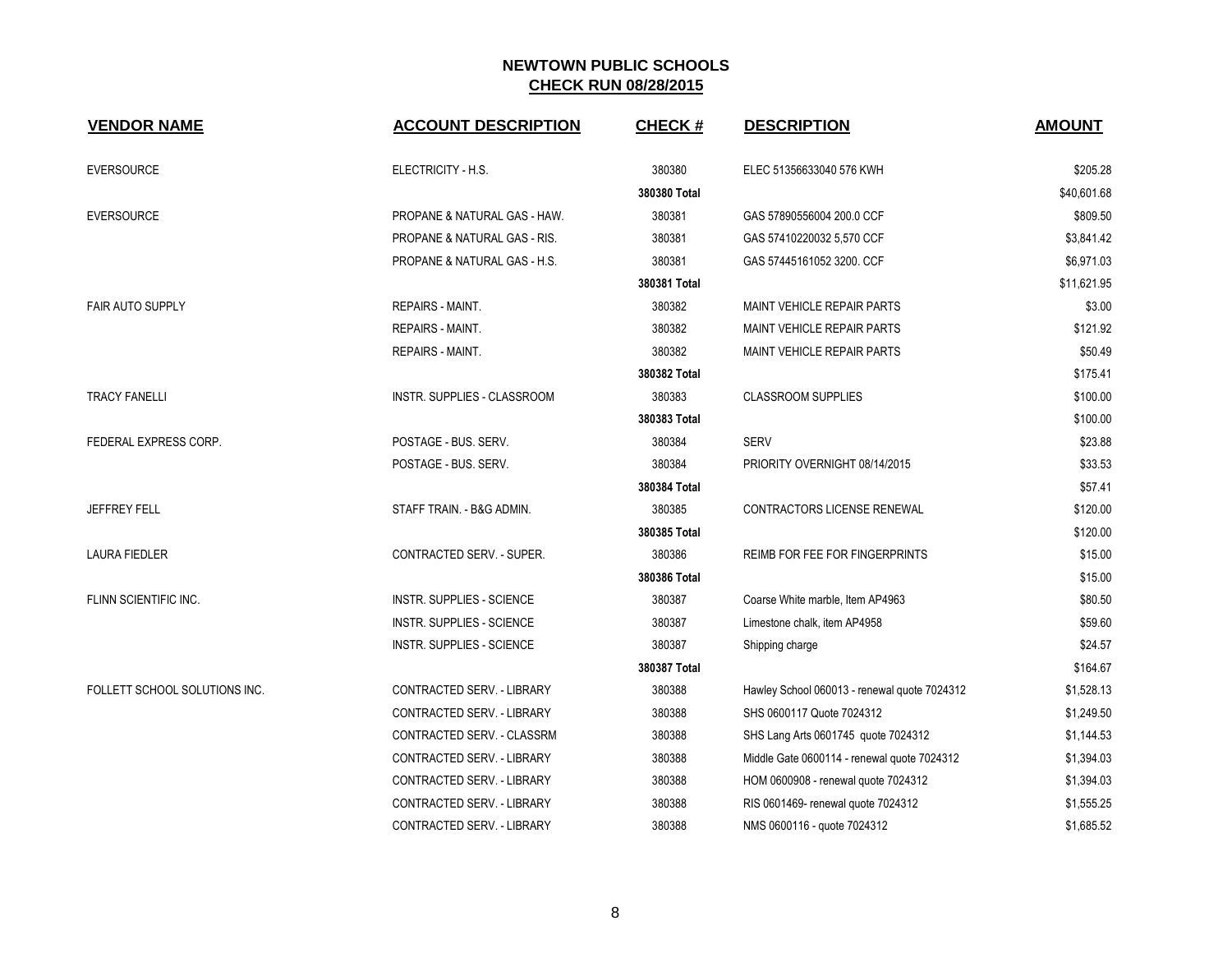| <b>VENDOR NAME</b>                | <b>ACCOUNT DESCRIPTION</b>       | <b>CHECK#</b> | <b>DESCRIPTION</b>                                   | <b>AMOUNT</b> |
|-----------------------------------|----------------------------------|---------------|------------------------------------------------------|---------------|
| FOLLETT SCHOOL SOLUTIONS INC.     | CONTRACTED SERV. - ENGLISH       | 380388        | NHS Lang Arts quote 0600115 - renewal quote 7024312  | \$719.10      |
|                                   | CONTRACTED SERV. - LIBRARY       | 380388        | NHS 0600115 - renewal quote 7024312                  | \$1.249.50    |
|                                   |                                  | 380388 Total  |                                                      | \$11,919.59   |
| FOLLETT SCHOOL SOLUTIONS INC.     | TEXTBOOKS - WORLD LANG.          | 380389        | French, Spanish workbooks and textbooks per attached | \$6,140.00    |
|                                   | <b>TEXTBOOKS - WORLD LANG.</b>   | 380389        | French, Spanish workbooks and textbooks per attached | \$133.25      |
|                                   |                                  | 380389 Total  |                                                      | \$6,273.25    |
| <b>FROG PUBLICATIONS</b>          | INSTR. SUPPLIES - CLASSROOM      | 380390        | Math Power Set C FP-830                              | \$84.95       |
|                                   | INSTR. SUPPLIES - CLASSROOM      | 380390        | Math Power Set D # FP 840                            | \$84.95       |
|                                   | INSTR. SUPPLIES - CLASSROOM      | 380390        | shipping                                             | \$25.48       |
|                                   |                                  | 380390 Total  |                                                      | \$195.38      |
| <b>FRONTIER</b>                   | <b>TELEPHONE &amp; CABLE</b>     | 380391        | TELEPHONE SERV 2015/16                               | \$501.20      |
|                                   |                                  | 380391 Total  |                                                      | \$501.20      |
| <b>FRONTIER</b>                   | <b>TELEPHONE &amp; CABLE</b>     | 380392        | TELEPHONE SERV 2015/16                               | \$103.32      |
|                                   |                                  | 380392 Total  |                                                      | \$103.32      |
| <b>JANICE GABRIEL</b>             | INSTR. SUPPLIES - CLASSROOM      | 380393        | 50 FT SPEARON CABLE                                  | \$59.65       |
|                                   |                                  | 380393 Total  |                                                      | \$59.65       |
| <b>KIRSTEN GELSTON</b>            | STAFF TRAIN. - H.S.              | 380394        | <b>CLINICAL SKILLS TRAINING</b>                      | \$125.00      |
|                                   |                                  | 380394 Total  |                                                      | \$125.00      |
| GENESIS INC.                      | INSTR. SUPPLIES - CLASSROOM      | 380395        | Owl Pellets # BOP                                    | \$126.75      |
|                                   | INSTR. SUPPLIES - CLASSROOM      | 380395        | shipping                                             | \$9.50        |
|                                   |                                  | 380395 Total  |                                                      | \$136.25      |
| GOLDIE AND LIBRO MUSIC CENTER LLC | <b>REPAIRS - MUSIC</b>           | 380396        | <b>REPAIR OF MUSIC INSTRUMENTS</b>                   | \$275.00      |
|                                   | <b>REPAIRS - MUSIC</b>           | 380396        | <b>REPAIR OF MUSIC INSTRUMENTS</b>                   | \$1,050.00    |
|                                   |                                  | 380396 Total  |                                                      | \$1,325.00    |
| <b>GOPHER</b>                     | INSTR. SUPPLIES - P.E.           | 380397        | RAINBOW GOLF BALLS & SOFTIBALLS                      | \$1,187.83    |
|                                   |                                  | 380397 Total  |                                                      | \$1,187.83    |
| <b>GRAINGER</b>                   | <b>B&amp;G SUPPLIES - MAINT.</b> | 380398        | LUBRICANT, GREASE, THREAD LOCKER, SCREWS             | \$180.98      |
|                                   | B. & G. REPAIRS - M.S.           | 380398        | HVAC EXHAUST REPAIRS - NMS                           | \$193.08      |
|                                   |                                  | 380398 Total  |                                                      | \$374.06      |
| GUEST COMMUNICATIONS CORPORATION  | STAFF TRAIN. - SECURITY          | 380399        | NPS Emergency Response Manuals, Classroom            | \$1,272.50    |
|                                   | STAFF TRAIN. - SECURITY          | 380399        | Shipping, UPS or FedEx ground.                       | \$24.46       |
|                                   |                                  | 380399 Total  |                                                      | \$1,296.96    |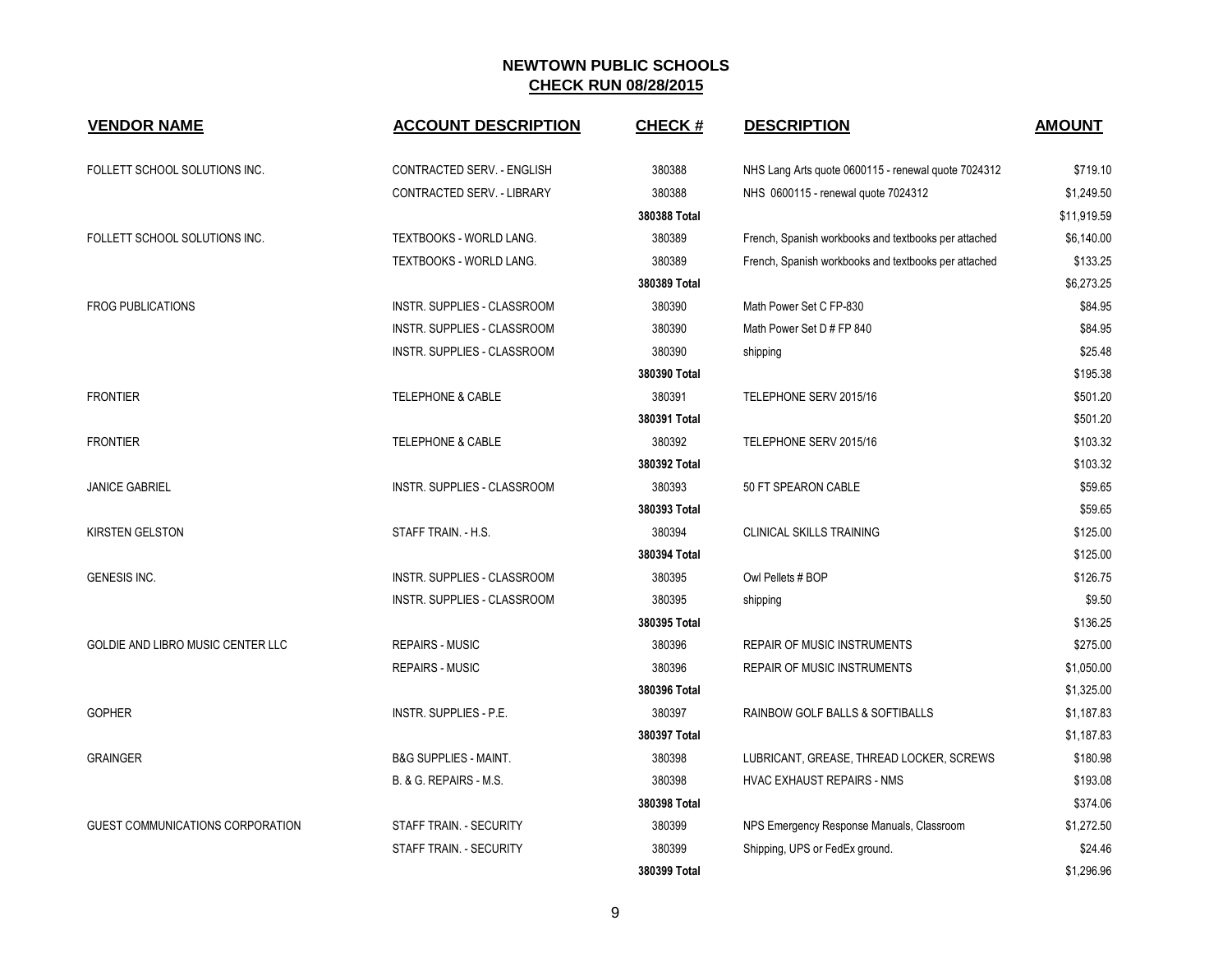| <b>VENDOR NAME</b>                     | <b>ACCOUNT DESCRIPTION</b>          | <b>CHECK#</b> | <b>DESCRIPTION</b>                                 | <b>AMOUNT</b> |
|----------------------------------------|-------------------------------------|---------------|----------------------------------------------------|---------------|
| HILARIO'S SERVICE CENTER, INC.         | REPAIRS - MAINT.                    | 380400        | MAINT TRUCK REPAIR - COOLANT LEAK                  | \$4,242.97    |
|                                        |                                     | 380400 Total  |                                                    | \$4,242.97    |
| HUGH'S MECHANICAL EQUIPMENT LLC        | PROF. SERV. - B. & G.               | 380401        | UNDERGROUND TANK INSPECTIONS                       | \$1,350.00    |
|                                        | PROF. SERV. - B. & G.               | 380401        | UNDERGROUND TANK INSPECTIONS                       | \$1,350.00    |
|                                        |                                     | 380401 Total  |                                                    | \$2,700.00    |
| HUSSEY SEATING COMPANY                 | <b>EMERGENCY REPAIRS - H.S.</b>     | 380402        | REPAIR GYMNASIUM FLOOR SLEEVES - NHS               | \$830.00      |
|                                        |                                     | 380402 Total  |                                                    | \$830.00      |
| THE INSTITUTE OF PROFESSIONAL PRACTICE | PROF. SERV. - PSYCH/MED. EVAL.      | 380403        | PROF. SERV. - PSYCH/MED. EVAL.                     | \$6,750.00    |
|                                        |                                     | 380403 Total  |                                                    | \$6,750.00    |
| <b>ITSAVVY LLC</b>                     | INSTR. SUPPLIES - CLASSROOM         | 380404        | Printer Toner for all classrooms, computer rooms,  | \$2,977.44    |
|                                        | INSTR. SUPPLIES - CLASSROOM         | 380404        | Printer Toner for all classrooms, computer rooms,  | \$118.15      |
|                                        | INSTR. SUPPLIES - CLASSROOM         | 380404        | Printer Toner for all classrooms, computer rooms,  | \$257.32      |
|                                        | INSTR. SUPPLIES - CLASSROOM         | 380404        | Printer Toner for all classrooms, computer rooms,  | \$372.15      |
|                                        | INSTR. SUPPLIES - CLASSROOM         | 380404        | Printer Toner for all classrooms, computer rooms,  | \$170.27      |
|                                        | INSTR. SUPPLIES - INFO. TECH.       | 380404        | 14208336 - 3oft Cat 6 gray N201-030-GY             | \$31.16       |
|                                        | INSTR. SUPPLIES - INFO. TECH.       | 380404        | 13982951 - 40 ft. Cat 6 red 0 A3L980-40-Red-S      | \$79.98       |
|                                        | INSTR. SUPPLIES - INFO. TECH.       | 380404        | Tripp Lite Power Strip Mfg. part # PS2408-13833691 | \$139.16      |
|                                        | INSTR. SUPPLIES - INFO. TECH.       | 380404        | Cyber Power Essential Series - surge suppressor    | \$50.04       |
|                                        |                                     | 380404 Total  |                                                    | \$4,195.67    |
| <b>LISA JOHNS</b>                      | STAFF TRAVEL - INFO. TECH.          | 380405        | TRAVEL JULY 2015                                   | \$65.61       |
|                                        |                                     | 380405 Total  |                                                    | \$65.61       |
| KAMCO SUPPLY CORP OF NEW ENGLAND       | <b>B&amp;G SUPPLIES - MAINT.</b>    | 380406        | FRAMED MIRROR, ADHESIVE, CAULK, JOINT KNIFE        | \$153.62      |
|                                        | B. & G. REPAIRS - HOM.              | 380406        | COVE BASE - HOM REPAIR PARTS                       | \$105.00      |
|                                        |                                     | 380406 Total  |                                                    | \$258.62      |
| <b>SCOTT KOVACK</b>                    | <b>B&amp;G SUPPLIES - CUSTODIAL</b> | 380407        | SHOES (60068)                                      | \$100.00      |
|                                        |                                     | 380407 Total  |                                                    | \$100.00      |
| H. KREVIT & COMPANY, INC.              | <b>B&amp;G SUPPLIES - CUSTODIAL</b> | 380408        | CHLORINE - NHS POOL                                | (\$300.00)    |
|                                        | <b>B&amp;G SUPPLIES - CUSTODIAL</b> | 380408        | CHLORINE - NHS POOL                                | \$864.17      |
|                                        |                                     | 380408 Total  |                                                    | \$564.17      |
| <b>LAWSON PRODUCTS INC.</b>            | <b>B&amp;G SUPPLIES - MAINT.</b>    | 380409        | DOUBLE FACED TAPE - MAINT SUPPLIES                 | \$117.83      |
|                                        |                                     | 380409 Total  |                                                    | \$117.83      |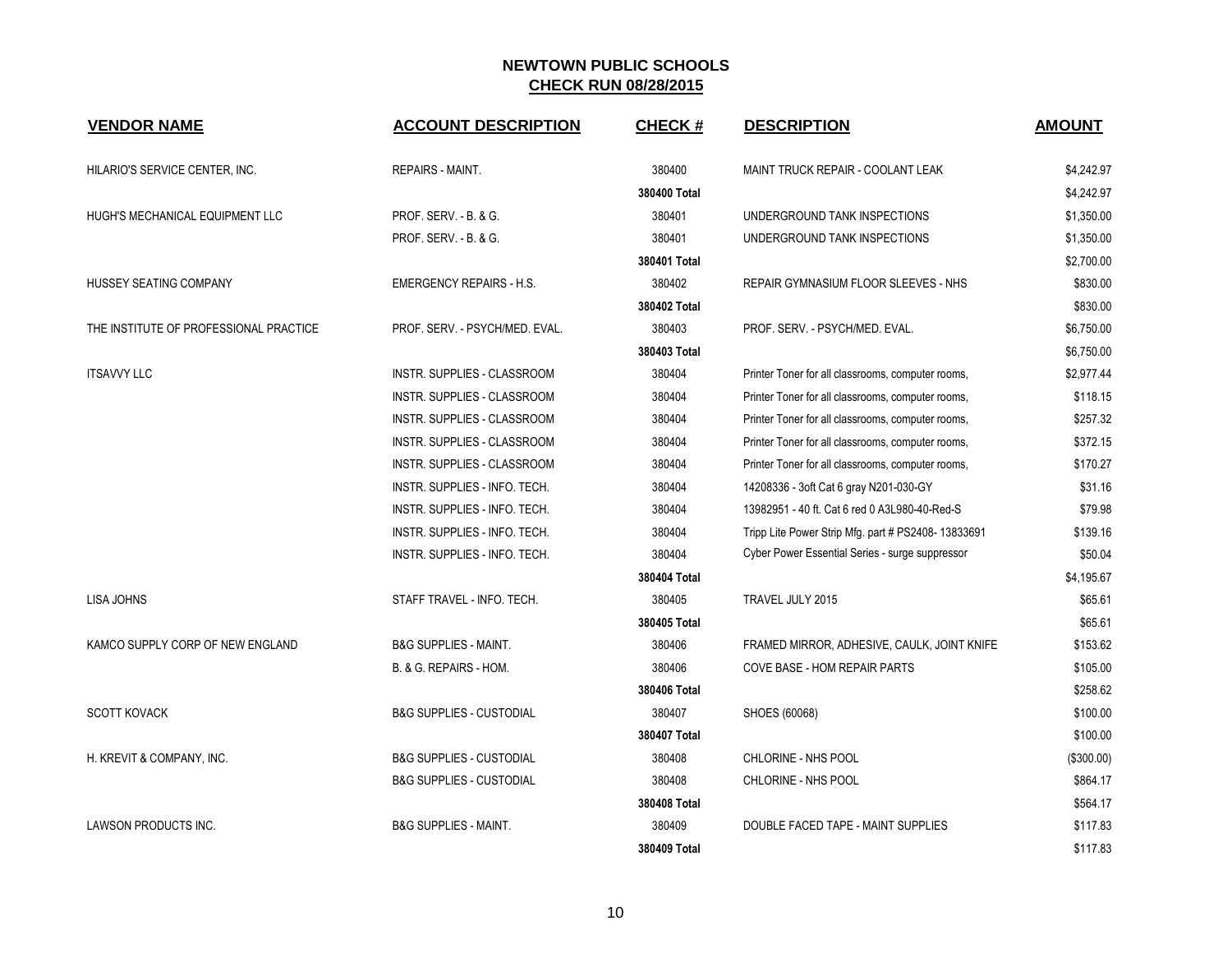| <b>VENDOR NAME</b>                 | <b>ACCOUNT DESCRIPTION</b>          | <b>CHECK#</b> | <b>DESCRIPTION</b>                                | <b>AMOUNT</b> |
|------------------------------------|-------------------------------------|---------------|---------------------------------------------------|---------------|
| <b>LEARNING RESOURCES</b>          | INSTR. SUPPLIES - CLASSROOM         | 380410        | Rainbos Fraction Math Balance # LER 2498          | \$239.92      |
|                                    | INSTR. SUPPLIES - CLASSROOM         | 380410        | Math Balance # LER 0100                           | \$159.92      |
|                                    | INSTR. SUPPLIES - CLASSROOM         | 380410        | English/Metric tape measure/set of 10 # LER 0363  | \$35.96       |
|                                    | INSTR. SUPPLIES - CLASSROOM         | 380410        | dot dice/set of 36 #LER 2229                      | \$19.98       |
|                                    | INSTR. SUPPLIES - CLASSROOM         | 380410        | shipping                                          | \$59.98       |
|                                    |                                     | 380410 Total  |                                                   | \$515.76      |
| MAGNAKLEEN SERVICES LLC            | <b>B&amp;G SUPPLIES - CUSTODIAL</b> | 380411        | MOP / RUG SERVICE (ALL SCHOOLS) - 2015-2016       | \$166.50      |
|                                    |                                     | 380411 Total  |                                                   | \$166.50      |
| RUDY MAGNAN                        | STAFF TRAIN. - STAFF DEVELOP.       | 380412        | <b>SEMINAR SERV</b>                               | \$3,500.00    |
|                                    |                                     | 380412 Total  |                                                   | \$3,500.00    |
| MANKA CONSTRUCTION & REMOLDING LLC | B. & G. REPAIRS - H.                | 380413        | REPAIR BROKEN TABLE / PRINC OFFICE DOOR           | \$337.00      |
|                                    | B. & G. REPAIRS - M.G.              | 380413        | BUILD NEW PICNIC TABLES / REPAIR WINDOW           | \$510.00      |
|                                    | B. & G. REPAIRS - M.G.              | 380413        | BUILD NEW PICNIC TABLES / REPAIR WINDOW           | \$1,620.00    |
|                                    | B. & G. REPAIRS - H.S.              | 380413        | REMOVE OLD / INSTALL NEW CABINETS                 | \$1,965.00    |
|                                    |                                     | 380413 Total  |                                                   | \$4,432.00    |
| W.B. MASON., INC.                  | INSTR. SUPPLIES - HEALTH ED         | 380414        | EASEL PADS- PENS- INDEX CARDS- EXPO MARKERS       | \$40.88       |
|                                    | INSTR. SUPPLIES - HEALTH ED         | 380414        | EASEL PADS- PENS- INDEX CARDS- EXPO MARKERS       | \$53.76       |
|                                    | <b>INSTR. SUPPLIES - ENGLISH</b>    | 380414        | HON 1870 Series Bookcase 6 shelf                  | \$249.95      |
|                                    | INSTR. SUPPLIES - SOC. STUDIES      | 380414        | QRT307 Bulletin Board 48x72 for Dietter Desk Area | \$229.95      |
|                                    | OFF. SUPPLIES - BUS. SERV.          | 380414        | <b>SUPPLIES 2015/16</b>                           | \$20.82       |
|                                    | OFF. SUPPLIES - BUS. SERV.          | 380414        | PAPER 2015/16                                     | \$11.34       |
|                                    | OFF. SUPPLIES - BUS. SERV.          | 380414        | <b>SUPPLIES 2015/16</b>                           | \$4.05        |
|                                    | OFF. SUPPLIES - BUS. SERV.          | 380414        | <b>SUPPLIES 2015/16</b>                           | (\$4.05)      |
|                                    | OFF. SUPPLIES - BUS. SERV.          | 380414        | INK cartridges 2015/16                            | (\$60.00)     |
|                                    | OFF. SUPPLIES - BUS. SERV.          | 380414        | COFFEE 2015/16                                    | \$21.58       |
|                                    | OFF. SUPPLIES - BUS. SERV.          | 380414        | <b>WATER 2015/16</b>                              | \$99.90       |
|                                    | OFF. SUPPLIES - BUS. SERV.          | 380414        | <b>SUPPLIES 2015/16</b>                           | \$14.04       |
|                                    | OFF. SUPPLIES - ADMIN.              | 380414        | Stir stix, OFXSTR51ND, office snax, box           | \$2.41        |
|                                    | OFF. SUPPLIES - ADMIN.              | 380414        | Stir stix, OFXSTR51ND, office snax, box           | \$2.41        |
|                                    | OFF. SUPPLIES - ADMIN.              | 380414        | Cups, DXE5338DX, carton, 8 oz.                    | \$56.64       |
|                                    | OFF. SUPPLIES - ADMIN.              | 380414        | Sugar, OFX000191ND, canisters                     | \$8.78        |
|                                    | INSTR. SUPPLIES - CLASSROOM         | 380414        | Copier Paper for two copiers K-4 2015/2016        | \$478.18      |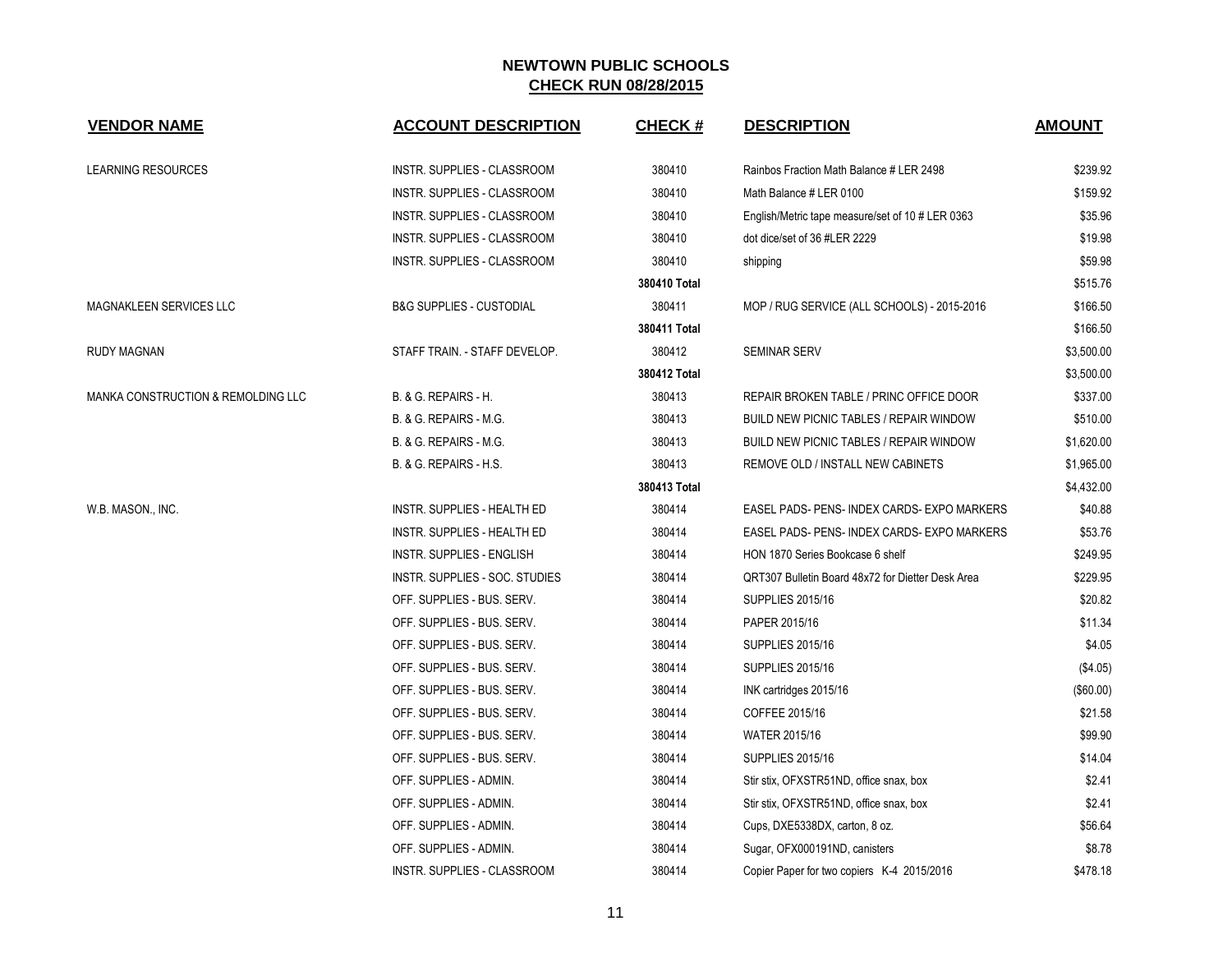| <b>VENDOR NAME</b>                       | <b>ACCOUNT DESCRIPTION</b>         | <b>CHECK#</b> | <b>DESCRIPTION</b>                                     | <b>AMOUNT</b> |
|------------------------------------------|------------------------------------|---------------|--------------------------------------------------------|---------------|
| W.B. MASON., INC.                        | INSTR. SUPPLIES - CLASSROOM        | 380414        | Copier Paper for two copiers K-4 2015/2016             | \$1,210.50    |
|                                          | OFF. SUPPLIES - ADMIN.             | 380414        | SWING LINE- SWI-54501- STAPLER                         | \$18.64       |
|                                          | OFF. SUPPLIES - ADMIN.             | 380414        | DESK SYSTEMS-DBL-5360-00                               | \$88.73       |
|                                          | OFF. SUPPLIES - ADMIN.             | 380414        | DESK PAD- CLEAR- AOP-6060MS                            | \$51.90       |
|                                          | INSTR. SUPPLIES - CLASSROOM        | 380414        | LIGHT BROWN ENVELOPE-9x12-QUA90990                     | \$95.88       |
|                                          | INSTR. SUPPLIES - CLASSROOM        | 380414        | Oxford Twin-Pocket Folders with 3 Fasteners, Letter    | \$59.97       |
|                                          | OFF. SUPPLIES - ADMIN.             | 380414        | Avery address labels, Item AVE30600                    | \$54.50       |
|                                          | OFF. SUPPLIES - ADMIN.             | 380414        | Avery big Tab dividers, Item AVE11901                  | \$85.00       |
|                                          | INSTR. SUPPLIES - CLASSROOM        | 380414        | Samsill binder, Item SAM18967                          | \$9.50        |
|                                          | INSTR. SUPPLIES - CLASSROOM        | 380414        | Samsill binder, Item SAM18967                          | \$446.50      |
|                                          | <b>INSTR. SUPPLIES - CLASSROOM</b> | 380414        | Samsill binder, Item SAM18967                          | (\$9.50)      |
|                                          | INSTR. SUPPLIES - CLASSROOM        | 380414        | Penda flex folders, Item PFX15213ASST                  | \$28.42       |
|                                          | <b>INSTR. SUPPLIES - CLASSROOM</b> | 380414        | Samsill binder, Item SAM18967                          | \$741.00      |
|                                          | OFF. SUPPLIES - PUPIL SERV.        | 380414        | LABELS D1                                              | \$58.95       |
|                                          | <b>INSTR. SUPPLIES - CLASSROOM</b> | 380414        | GNW-TWF001- FORKS- 1000/CT                             | \$55.24       |
|                                          | INSTR. SUPPLIES - CLASSROOM        | 380414        | GNW-TWF001- FORKS- 1000/CT                             | \$47.99       |
|                                          | INSTR. SUPPLIES - CLASSROOM        | 380414        | GNW-TWS001 TEASPOON                                    | \$47.99       |
|                                          | INSTR. SUPPLIES - CLASSROOM        | 380414        | Literature sorter/mailboxes FEL25041,                  | \$91.95       |
|                                          | B&G SUPPLIES - ADMIN.              | 380414        | MAINT SHOP PRINTER, TONER, PENS, CLIPS                 | \$79.99       |
|                                          | <b>B&amp;G SUPPLIES - ADMIN.</b>   | 380414        | MAINT SHOP PRINTER, TONER, PENS, CLIPS                 | \$166.15      |
|                                          |                                    | 380414 Total  |                                                        | \$4,659.94    |
| MCGRAW-HILL SCHOOL EDUCATION HOLDINGS LL | INSTR. SUPPLIES - CLASSROOM        | 380415        | Countdown to Common Core Assessments, Gr. 4,           | \$151.83      |
|                                          | INSTR. SUPPLIES - CLASSROOM        | 380415        | Countdown to Common Core Assessments, Gr. 4,           | \$151.83      |
|                                          | INSTR. SUPPLIES - CLASSROOM        | 380415        | Shipping and Handling per quote                        | \$25.10       |
|                                          |                                    | 380415 Total  |                                                        | \$328.76      |
| <b>MEGAN TESSITORE MCKEE</b>             | EXTRA WORK - STAFF DEVELOP.        | 380416        | YOUTH MENTAL HEALTH PRESENTATION                       | \$552.50      |
|                                          |                                    | 380416 Total  |                                                        | \$552.50      |
| <b>CLAUDIA MITCHELL</b>                  | OFF. SUPPLIES - ADMIN.             | 380417        | Cost for framing student artwork for permanent display | \$87.00       |
|                                          |                                    | 380417 Total  |                                                        | \$87.00       |
| MOBILE MINI, INC.                        | <b>EQUIP RENTAL - SPORTS</b>       | 380418        | <b>RENTAL CONTAINERS</b>                               | \$95.00       |
|                                          | EQUIP RENTAL - SPORTS              | 380418        | RENTAL CONTAINERS                                      | \$75.00       |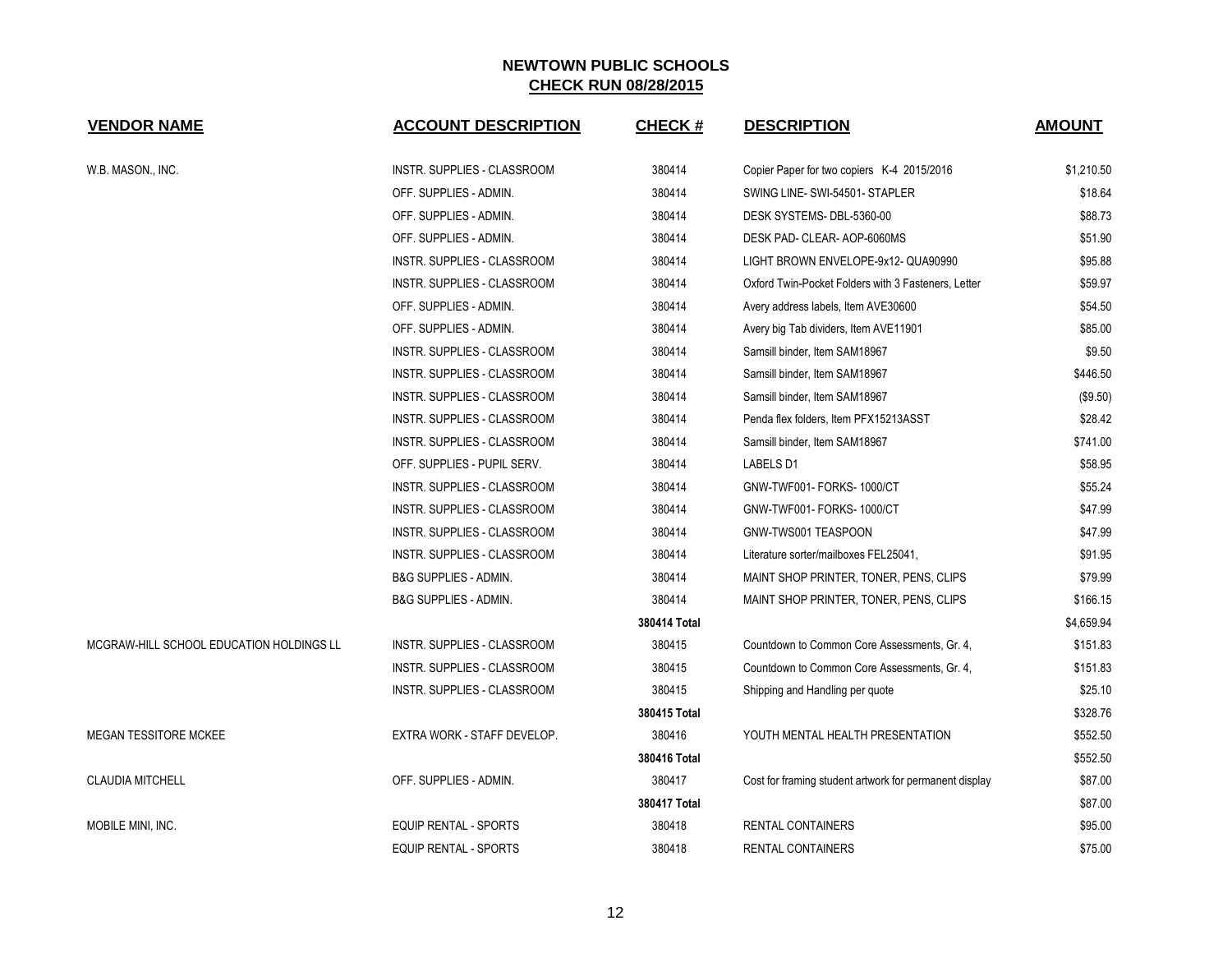| <b>VENDOR NAME</b>                  | <b>ACCOUNT DESCRIPTION</b>          | <b>CHECK#</b> | <b>DESCRIPTION</b>                               | <b>AMOUNT</b> |
|-------------------------------------|-------------------------------------|---------------|--------------------------------------------------|---------------|
| MOBILE MINI, INC.                   | <b>EQUIP RENTAL - SPORTS</b>        | 380418        | <b>RENTAL CONTAINERS</b>                         | \$75.00       |
|                                     |                                     | 380418 Total  |                                                  | \$245.00      |
| MOORE MEDICAL LLC                   | <b>B&amp;G SUPPLIES - CUSTODIAL</b> | 380419        | NON LATEX GLOVES - CUST SUPPLIES                 | \$123.70      |
|                                     | <b>B&amp;G SUPPLIES - CUSTODIAL</b> | 380419        | NON LATEX GLOVES - CUST SUPPLIES                 | \$494.80      |
|                                     |                                     | 380419 Total  |                                                  | \$618.50      |
| <b>CHRIS MORETTI</b>                | OFF. SUPPLIES - ADMIN.              | 380420        | <b>SUMMER MEETING</b>                            | \$49.98       |
|                                     |                                     | 380420 Total  |                                                  | \$49.98       |
| E. A. MORSE & CO. INC.              | <b>B&amp;G SUPPLIES - CUSTODIAL</b> | 380421        | FLOOR FINISH / GREEN SOL CLEANER                 | \$3,855.12    |
|                                     | <b>REPAIRS - CUSTODIAL</b>          | 380421        | <b>CUSTODIAL MACHINE REPAIR PARTS</b>            | \$894.54      |
|                                     | <b>REPAIRS - CUSTODIAL</b>          | 380421        | <b>CUSTODIAL MACHINE REPAIR PARTS</b>            | \$371.20      |
|                                     |                                     | 380421 Total  |                                                  | \$5,120.86    |
| NAGEL ELECTRIC LLC                  | B. & G. REPAIRS - H.S.              | 380422        | INSTALL 28 OUTLETS IN NEW COMPUTER ROOM          | \$2,600.00    |
|                                     |                                     | 380422 Total  |                                                  | \$2,600.00    |
| NATIONAL COUNCIL OF TEACHER OF MATH | MEMBERSHIPS - CLASSROOM             | 380423        | E-Membership with Teaching Children Mathematics, | \$75.00       |
|                                     |                                     | 380423 Total  |                                                  | \$75.00       |
| NATIONAL SCIENCE TEACHERS ASSOCIATI | MEMBERSHIPS - CLASSROOM             | 380424        | Membership with Science and Children, 2015-2016  | \$75.00       |
|                                     |                                     | 380424 Total  |                                                  | \$75.00       |
| <b>NCS PEARSON INC.</b>             | INSTR. SUPPLIES - PSYCH.            | 380425        | SEE ATTACHED FOR WIAT-III and CVLT-C             | \$882.10      |
|                                     | INSTR. SUPPLIES - PSYCH.            | 380425        | <b>SHIPPING</b>                                  | \$44.12       |
|                                     | INSTR. SUPPLIES - PSYCH.            | 380425        | PLEASE SEE ATTACHED BASC AND ABAS -2             | \$132.00      |
|                                     | INSTR. SUPPLIES - PSYCH.            | 380425        | <b>SHIPPING</b>                                  | \$6.60        |
|                                     | <b>INSTR. SUPPLIES - PSYCH.</b>     | 380425        | PLEASE SEE ATTACHED BASC AND ABAS -2             | \$900.00      |
|                                     | INSTR. SUPPLIES - PSYCH.            | 380425        | <b>SHIPPING</b>                                  | \$45.00       |
|                                     | <b>INSTR. SUPPLIES - PSYCH.</b>     | 380425        | GFTA-2 RECORD FORMS 11755                        | \$82.00       |
|                                     | INSTR. SUPPLIES - PSYCH.            | 380425        | <b>SHIPPING</b>                                  | \$10.00       |
|                                     |                                     | 380425 Total  |                                                  | \$2,101.82    |
| NEWTOWN CONTINING ED.               | OFF. SUPPLIES - PUPIL SERV.         | 380426        | <b>FUEL SURCHARGE HOM</b>                        | \$56.45       |
|                                     |                                     | 380426 Total  |                                                  | \$56.45       |
| NEWTOWN HARDWARE                    | <b>B&amp;G SUPPLIES - MAINT.</b>    | 380427        | <b>FOR MAINT SUPPLIES</b>                        | \$30.27       |
|                                     | <b>B&amp;G SUPPLIES - MAINT.</b>    | 380427        | FOR MAINT SUPPLIES                               | \$49.08       |
|                                     | <b>B&amp;G SUPPLIES - MAINT.</b>    | 380427        | <b>FOR MAINT SUPPLIES</b>                        | \$46.78       |
|                                     | <b>B&amp;G SUPPLIES - MAINT.</b>    | 380427        | FOR MAINT SUPPLIES                               | \$7.40        |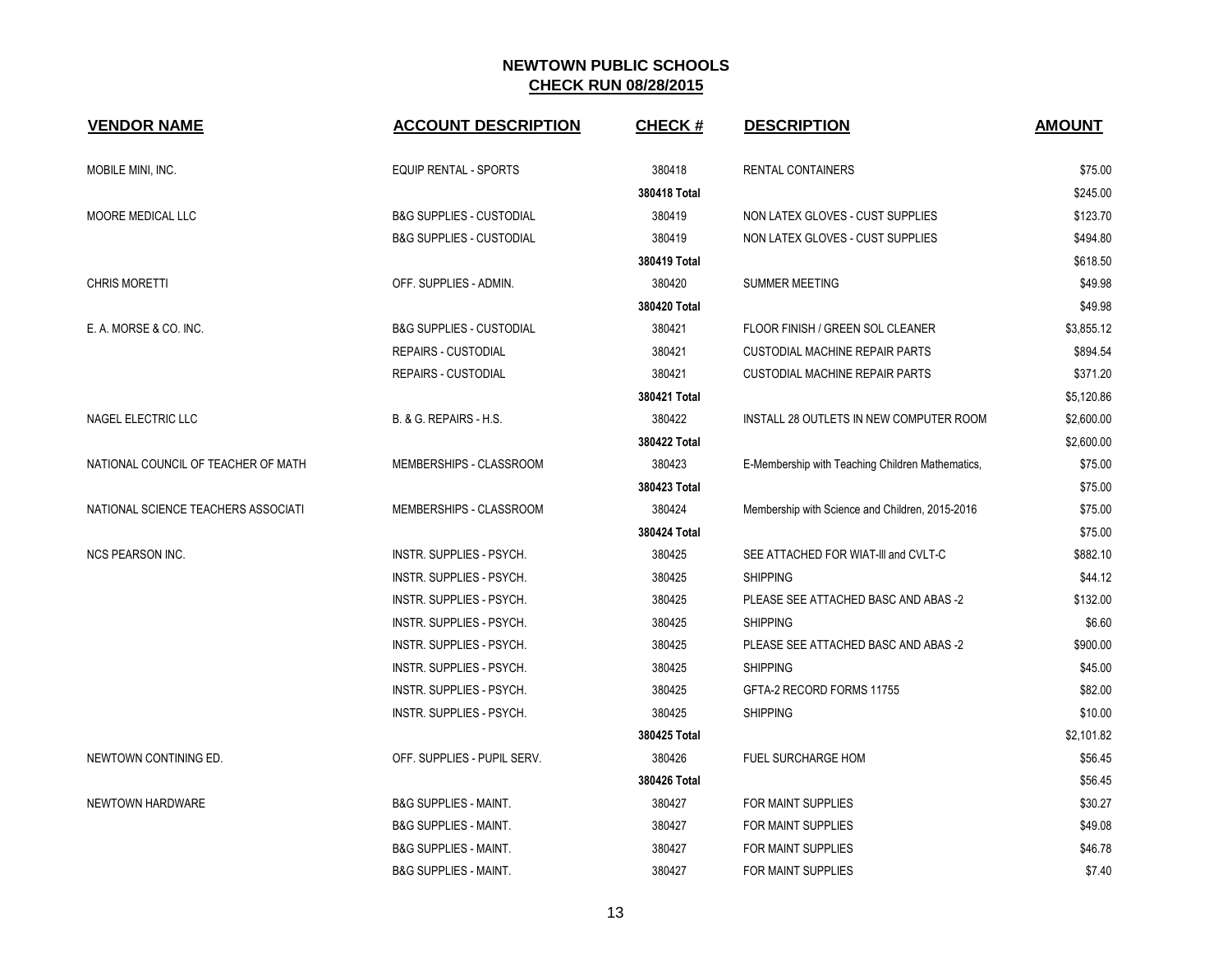| <b>VENDOR NAME</b>               | <b>ACCOUNT DESCRIPTION</b>         | <b>CHECK#</b> | <b>DESCRIPTION</b>                   | <b>AMOUNT</b> |
|----------------------------------|------------------------------------|---------------|--------------------------------------|---------------|
| NEWTOWN HARDWARE                 | <b>B&amp;G SUPPLIES - MAINT.</b>   | 380427        | FOR MAINT SUPPLIES                   | \$12.58       |
|                                  | <b>B&amp;G SUPPLIES - MAINT.</b>   | 380427        | FOR MAINT SUPPLIES                   | \$32.69       |
|                                  | <b>B&amp;G SUPPLIES - MAINT.</b>   | 380427        | FOR MAINT SUPPLIES                   | \$19.78       |
|                                  | <b>B&amp;G SUPPLIES - MAINT.</b>   | 380427        | FOR MAINT SUPPLIES                   | \$26.05       |
|                                  | <b>B&amp;G SUPPLIES - MAINT.</b>   | 380427        | FOR MAINT SUPPLIES                   | \$8.09        |
|                                  | <b>B&amp;G SUPPLIES - MAINT.</b>   | 380427        | FOR MAINT SUPPLIES                   | \$81.85       |
|                                  | <b>B&amp;G SUPPLIES - MAINT.</b>   | 380427        | FOR MAINT SUPPLIES                   | \$59.37       |
|                                  | <b>B&amp;G SUPPLIES - MAINT.</b>   | 380427        | FOR MAINT SUPPLIES                   | \$28.76       |
|                                  | <b>B&amp;G SUPPLIES - MAINT.</b>   | 380427        | FOR MAINT SUPPLIES                   | \$26.88       |
|                                  | <b>B&amp;G SUPPLIES - MAINT.</b>   | 380427        | FOR MAINT SUPPLIES                   | \$10.76       |
|                                  | <b>B&amp;G SUPPLIES - MAINT.</b>   | 380427        | FOR MAINT SUPPLIES                   | \$73.76       |
|                                  | <b>B&amp;G SUPPLIES - MAINT.</b>   | 380427        | FOR MAINT SUPPLIES                   | \$90.34       |
|                                  | <b>B&amp;G SUPPLIES - MAINT.</b>   | 380427        | FOR MAINT SUPPLIES                   | \$29.04       |
|                                  | <b>B&amp;G SUPPLIES - MAINT.</b>   | 380427        | FOR MAINT SUPPLIES                   | \$103.72      |
|                                  | <b>B&amp;G SUPPLIES - MAINT.</b>   | 380427        | FOR MAINT SUPPLIES                   | \$15.80       |
|                                  | <b>B&amp;G SUPPLIES - MAINT.</b>   | 380427        | FOR MAINT SUPPLIES                   | \$5.39        |
|                                  | <b>B&amp;G SUPPLIES - MAINT.</b>   | 380427        | FOR MAINT SUPPLIES                   | \$17.98       |
|                                  | <b>B&amp;G SUPPLIES - MAINT.</b>   | 380427        | FOR MAINT SUPPLIES                   | \$63.06       |
|                                  | <b>B&amp;G SUPPLIES - MAINT.</b>   | 380427        | FOR MAINT SUPPLIES                   | \$33.27       |
|                                  | <b>B&amp;G SUPPLIES - MAINT.</b>   | 380427        | FOR MAINT SUPPLIES                   | \$27.32       |
|                                  | <b>B&amp;G SUPPLIES - MAINT.</b>   | 380427        | FOR MAINT SUPPLIES                   | \$65.24       |
|                                  | <b>B&amp;G SUPPLIES - MAINT.</b>   | 380427        | FOR MAINT SUPPLIES                   | \$37.47       |
|                                  | <b>B&amp;G SUPPLIES - MAINT.</b>   | 380427        | FOR MAINT SUPPLIES                   | \$24.38       |
|                                  |                                    | 380427 Total  |                                      | \$1,027.11    |
| NORTHEASTERN COMMUNICATIONS INC. | SECURITY MAINT.                    | 380428        | Motorola Two-Way Replacement Battery | \$475.20      |
|                                  | <b>SECURITY MAINT.</b>             | 380428        | Shipping, UPS Ground.                | \$8.00        |
|                                  |                                    | 380428 Total  |                                      | \$483.20      |
| <b>NWEA</b>                      | CONTRACTED SERV. - STAFF DEVELOP.  | 380429        | Web-Based Measures of Academic Prog  | \$462.50      |
|                                  |                                    | 380429 Total  |                                      | \$462.50      |
| <b>JEREMY O'CONNELL</b>          | <b>INSTR. SUPPLIES - CLASSROOM</b> | 380430        | <b>LINK CREW LUNCH</b>               | \$134.17      |
|                                  |                                    | 380430 Total  |                                      | \$134.17      |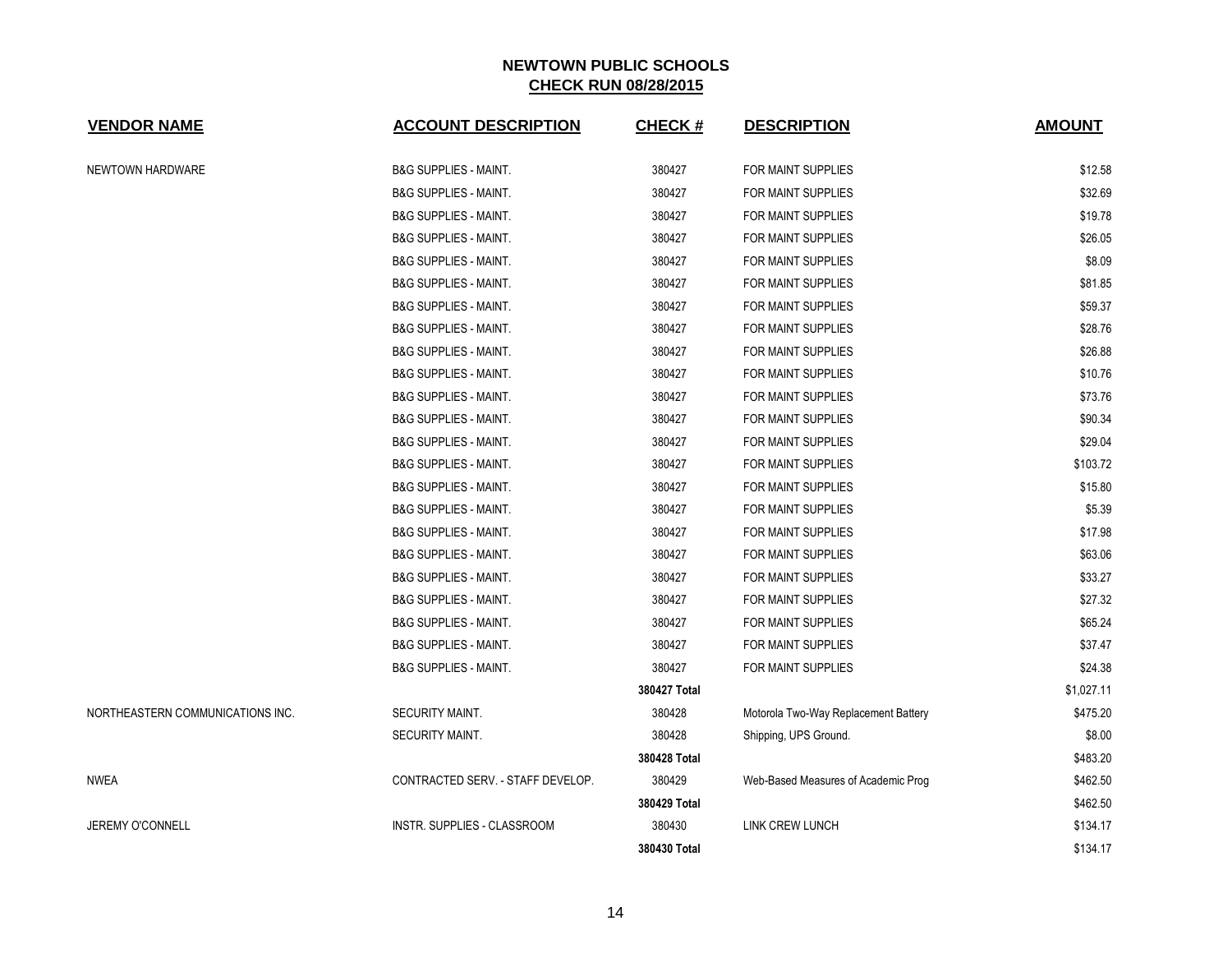| <b>VENDOR NAME</b>    | <b>ACCOUNT DESCRIPTION</b>      | <b>CHECK#</b> | <b>DESCRIPTION</b>                        | <b>AMOUNT</b> |
|-----------------------|---------------------------------|---------------|-------------------------------------------|---------------|
| ORIGO EDUCATION       | INSTR. SUPPLIES - CLASSROOM     | 380431        | Grade K Full 12 Book Set (Big Books)      | \$355.86      |
|                       | INSTR. SUPPLIES - CLASSROOM     | 380431        | The Number Case - TEAL - Grade K          | \$199.00      |
|                       | INSTR. SUPPLIES - CLASSROOM     | 380431        | Fundamentals - Grades 1-2 - Orange        | \$29.95       |
|                       | INSTR. SUPPLIES - CLASSROOM     | 380431        | Fundamentals - Grades 2-3 - Purple        | \$29.95       |
|                       | INSTR. SUPPLIES - CLASSROOM     | 380431        | Fundamentals - Grades 3-4 - Green         | \$29.95       |
|                       | INSTR. SUPPLIES - CLASSROOM     | 380431        | Algebra for ALL-SET                       | \$134.78      |
|                       | INSTR. SUPPLIES - CLASSROOM     | 380431        | <b>FREIGHT</b>                            | \$77.95       |
|                       | TEXTBOOKS - CLASSROOM           | 380431        | Student Journal - Grade K Item #SSJ-202-2 | \$442.15      |
|                       | <b>TEXTBOOKS - CLASSROOM</b>    | 380431        | Practice Book - Grade K Item #SSP-264-2   | \$800.65      |
|                       | <b>TEXTBOOKS - CLASSROOM</b>    | 380431        | Student Journal - Grade 1 Item #SSJ-219-2 | \$609.45      |
|                       | <b>TEXTBOOKS - CLASSROOM</b>    | 380431        | Practice Book - Grade 1 Item #SSP-325-2   | \$621.40      |
|                       | TEXTBOOKS - CLASSROOM           | 380431        | Student Journal - Grade 2 Item #SSJ-226-2 | \$800.65      |
|                       | TEXTBOOKS - CLASSROOM           | 380431        | Practice Book - Grade 2 Item #SSP-332-2   | \$812.60      |
|                       | TEXTBOOKS - CLASSROOM           | 380431        | Student Journal - Grade 3 Item #SSJ-233-2 | \$693.10      |
|                       | TEXTBOOKS - CLASSROOM           | 380431        | Practice Book- Grade 3 Item #SSP-349-2    | \$728.95      |
|                       | TEXTBOOKS - CLASSROOM           | 380431        | Student Journal - Grade 4 Item #SSJ-240-2 | \$609.45      |
|                       | TEXTBOOKS - CLASSROOM           | 380431        | Practice Book - Grade 4 Item #SSP-356-2   | \$764.80      |
|                       | TEXTBOOKS - CLASSROOM           | 380431        | Shipping                                  | \$344.16      |
|                       | INSTR. SUPPLIES - CLASSROOM     | 380431        | AAA set-Algebra for ALL                   | \$134.78      |
|                       | INSTR. SUPPLIES - CLASSROOM     | 380431        | STARTSINGLESU-Origo Start online resource | \$24.95       |
|                       | INSTR. SUPPLIES - CLASSROOM     | 380431        | MEM SET, mathementals                     | \$128.48      |
|                       | INSTR. SUPPLIES - CLASSROOM     | 380431        | shipping                                  | \$13.16       |
|                       | TEXTBOOKS - CLASSROOM           | 380431        | Practice Book - Grade 3                   | \$71.70       |
|                       | <b>TEXTBOOKS - CLASSROOM</b>    | 380431        | Shipping                                  | \$7.17        |
|                       |                                 | 380431 Total  |                                           | \$8,465.04    |
| OTIS ELEVATOR COMPANY | <b>B&amp;G CONTRACTED SERV.</b> | 380432        | ELEVATOR SVC CONTRACT - 2015-2016         | \$274.01      |
|                       |                                 | 380432 Total  |                                           | \$274.01      |
| PAR INC.              | INSTR. SUPPLIES - PSYCH.        | 380433        | AS ATTACHED BRIEF PROTOCOLS               | \$468.00      |
|                       | INSTR. SUPPLIES - PSYCH.        | 380433        | <b>SHIPPING</b>                           | \$37.44       |
|                       | INSTR. SUPPLIES - PSYCH.        | 380433        | PLEASE SEE ATTACHED ORDER                 | \$192.00      |
|                       | <b>INSTR. SUPPLIES - PSYCH.</b> | 380433        | <b>SHIPPING</b>                           | \$19.20       |
|                       |                                 | 380433 Total  |                                           | \$716.64      |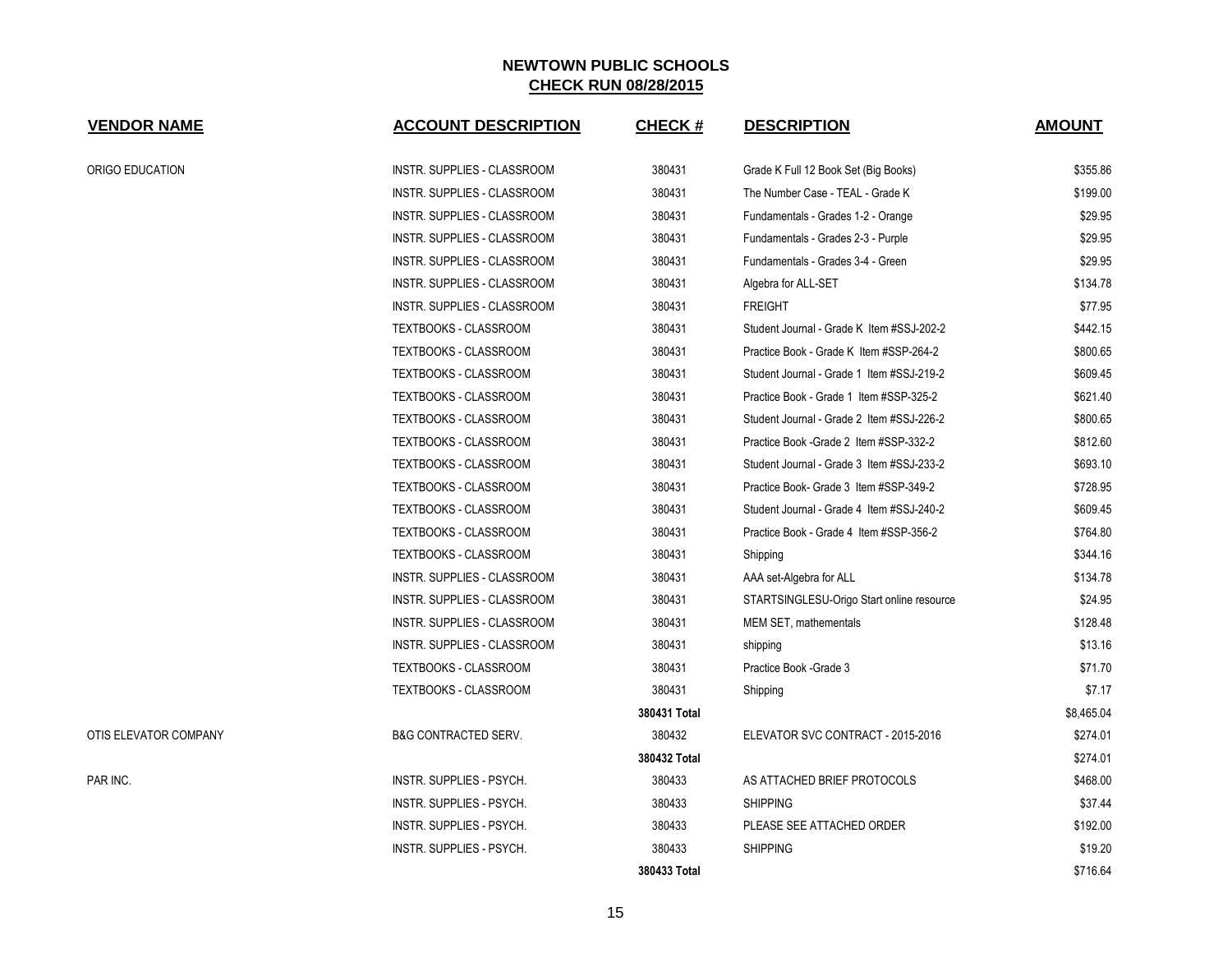| <b>VENDOR NAME</b>      | <b>ACCOUNT DESCRIPTION</b>         | <b>CHECK#</b> | <b>DESCRIPTION</b>                                | <b>AMOUNT</b> |
|-------------------------|------------------------------------|---------------|---------------------------------------------------|---------------|
| PCM-G                   | <b>SUPPLIES - LIBRARY</b>          | 380434        | Quote #43576476955 for 25 misc. toner cartridges  | \$2,288.75    |
|                         |                                    | 380434 Total  |                                                   | \$2,288.75    |
| <b>DEE PEARSON</b>      | INSTR. SUPPLIES - CLASSROOM        | 380435        | <b>CLASSROOM SUPPLIES</b>                         | \$100.00      |
|                         |                                    | 380435 Total  |                                                   | \$100.00      |
| PLAYGROUND MEDIC        | <b>B&amp;G CONTRACTED SERV.</b>    | 380436        | PLAYGROUND INSPECTIONS - ALL SCHOOLS              | \$4,250.00    |
|                         |                                    | 380436 Total  |                                                   | \$4,250.00    |
| PRO-ED                  | INSTR. SUPPLIES - PSYCH.           | 380437        | YCAT YOUNG CHILDREN S ACHIEVEMENT TEST            | \$250.00      |
|                         | INSTR. SUPPLIES - PSYCH.           | 380437        | SHIPPING AND HANDLING                             | \$25.00       |
|                         |                                    | 380437 Total  |                                                   | \$275.00      |
| PROJECT ADVENTURE, INC. | STAFF TRAIN. - CLASSROOM           | 380438        | Adventures in Low Elements - July 14-16           | \$465.00      |
|                         | STAFF TRAIN. - CLASSROOM           | 380438        | Required lunch                                    | \$52.50       |
|                         |                                    | 380438 Total  |                                                   | \$517.50      |
| <b>JUDI QUALEY</b>      | INSTR. SUPPLIES - CLASSROOM        | 380439        | <b>CLASSROOM SUPPLIES</b>                         | \$100.00      |
|                         |                                    | 380439 Total  |                                                   | \$100.00      |
| QUILL CORPORATION       | INSTR. SUPPLIES - READING          | 380440        | <b>Reading Supplies</b>                           | \$62.25       |
|                         | <b>INSTR. SUPPLIES - READING</b>   | 380440        | <b>Reading Supplies</b>                           | \$36.75       |
|                         | <b>INSTR. SUPPLIES - READING</b>   | 380440        | 2 inch view binders                               | (\$7.50)      |
|                         | <b>INSTR. SUPPLIES - READING</b>   | 380440        | Quill ruled easel pads                            | \$30.39       |
|                         | <b>INSTR. SUPPLIES - READING</b>   | 380440        | Quill grid easel pad                              | \$30.39       |
|                         | <b>INSTR. SUPPLIES - READING</b>   | 380440        | 2 inch view binders                               | \$186.55      |
|                         | INSTR. SUPPLIES - CLASSROOM        | 380440        | Kleenex tissues                                   | \$1,379.60    |
|                         |                                    | 380440 Total  |                                                   | \$1,718.43    |
| RALLY! EDUCATION        | <b>INSTR. SUPPLIES - CLASSROOM</b> | 380441        | Rehearsing for the Common Core Reading Standards, | \$350.00      |
|                         | INSTR. SUPPLIES - CLASSROOM        | 380441        | Shipping and Handling charges                     | \$35.00       |
|                         |                                    | 380441 Total  |                                                   | \$385.00      |
| REALLY GOOD STUFF INC.  | INSTR. SUPPLIES - CLASSROOM        | 380442        | Intermediate Sided Desktop Helpers # 155805HAS    | \$153.79      |
|                         | <b>INSTR. SUPPLIES - CLASSROOM</b> | 380442        | Privacy Shields EZ Store #159057HAS               | \$32.62       |
|                         | INSTR. SUPPLIES - CLASSROOM        | 380442        | Stacking Bins K Item #162119DCU                   | \$49.98       |
|                         | INSTR. SUPPLIES - CLASSROOM        | 380442        | Medium Book Baskets K Item #128979DCU             | \$37.98       |
|                         | INSTR. SUPPLIES - CLASSROOM        | 380442        | Shipping                                          | \$10.95       |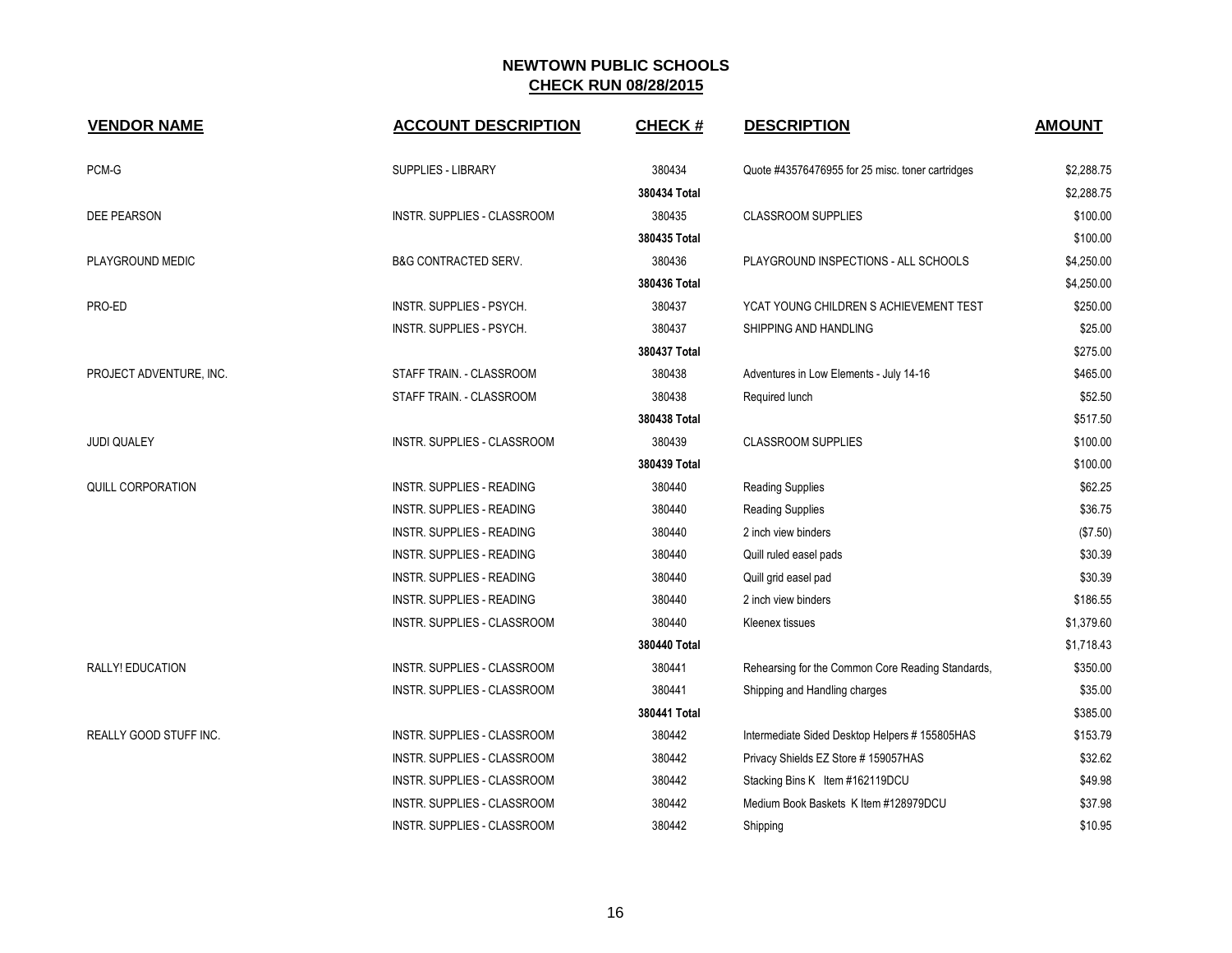| <b>VENDOR NAME</b>               | <b>ACCOUNT DESCRIPTION</b>        | <b>CHECK#</b> | <b>DESCRIPTION</b>                             | <b>AMOUNT</b> |
|----------------------------------|-----------------------------------|---------------|------------------------------------------------|---------------|
| REALLY GOOD STUFF INC.           | INSTR. SUPPLIES - SP. ED. PREK-8  | 380442        | PLEASE ORDER AS PER ATTACHED                   | \$230.48      |
|                                  | INSTR. SUPPLIES - SP. ED. PREK-8  | 380442        | <b>SHIPPING</b>                                | \$32.27       |
|                                  |                                   | 380442 Total  |                                                | \$548.07      |
| RED THREAD SPACES LLC            | B. & G. REPAIRS - RIS.            | 380443        | REPLACE STORAGE ROOM FLOORING - RIS            | \$2,506.00    |
|                                  |                                   | 380443 Total  |                                                | \$2,506.00    |
| RENAISSANCE LEARNING INC.        | CONTRACTED SERV. - READING        | 380444        | AR Enterprise Real Time Subscription Renewal   | \$3,960.45    |
|                                  | CONTRACTED SERV. - READING        | 380444        | STAR Reading Enterprise Real Time Subscription | \$2,572.60    |
|                                  | CONTRACTED SERV. - READING        | 380444        | Annual All Product RP Hosting Fee Renewal      | \$599.00      |
|                                  | CONTRACTED SERV. - CLASSRM        | 380444        | SEE ATTACHED QUOTE #1417211                    | \$1,132.00    |
|                                  | CONTRACTED SERV. - STAFF DEVELOP. | 380444        | SEE ATTACHED QUOTE #1417211                    | \$1,132.00    |
|                                  |                                   | 380444 Total  |                                                | \$9,396.05    |
| ROCHESTER 100 INC.               | INSTR. SUPPLIES - CLASSROOM       | 380445        | Nicky s Communicator #K Folder - Red           | \$431.25      |
|                                  | INSTR. SUPPLIES - CLASSROOM       | 380445        | Nicky s Communicator #K Folder - Navy Blue     | \$477.25      |
|                                  |                                   | 380445 Total  |                                                | \$908.50      |
| ROYBAL & SONS FIRE EQUIPMENT CO. | <b>B&amp;G CONTRACTED SERV.</b>   | 380446        | SEMI ANNUAL FIRE SUPPRESSION SYSTEM SVC        | \$154.40      |
|                                  | <b>B&amp;G CONTRACTED SERV.</b>   | 380446        | SEMI ANNUAL FIRE SUPPRESSION SYSTEM SVC        | \$151.20      |
|                                  | <b>B&amp;G CONTRACTED SERV.</b>   | 380446        | SEMI ANNUAL FIRE SUPPRESSION SYSTEM SVC        | \$173.60      |
|                                  | <b>B&amp;G CONTRACTED SERV.</b>   | 380446        | SEMI ANNUAL FIRE SUPPRESSION SYSTEM SVC        | \$209.60      |
|                                  | <b>B&amp;G CONTRACTED SERV.</b>   | 380446        | SEMI ANNUAL FIRE SUPPRESSION SYSTEM SVC        | \$325.00      |
|                                  | <b>B&amp;G CONTRACTED SERV.</b>   | 380446        | SEMI ANNUAL FIRE SUPPRESSION SYSTEM SVC        | \$410.97      |
|                                  | <b>B&amp;G CONTRACTED SERV.</b>   | 380446        | SEMI ANNUAL FIRE SUPPRESSION SYSTEM SVC        | \$1,255.20    |
|                                  | <b>B&amp;G CONTRACTED SERV.</b>   | 380446        | SEMI ANNUAL FIRE SUPPRESSION SYSTEM SVC        | \$345.00      |
|                                  | <b>B&amp;G CONTRACTED SERV.</b>   | 380446        | SEMI ANNUAL FIRE EXTINGUISHER SVC - 2015-2016  | \$187.08      |
|                                  | <b>B&amp;G CONTRACTED SERV.</b>   | 380446        | SEMI ANNUAL FIRE EXTINGUISHER SVC - 2015-2016  | \$144.96      |
|                                  | <b>B&amp;G CONTRACTED SERV.</b>   | 380446        | SEMI ANNUAL FIRE EXTINGUISHER SVC - 2015-2016  | \$400.13      |
|                                  | <b>B&amp;G CONTRACTED SERV.</b>   | 380446        | SEMI ANNUAL FIRE EXTINGUISHER SVC - 2015-2016  | \$202.43      |
|                                  | <b>B&amp;G CONTRACTED SERV.</b>   | 380446        | SEMI ANNUAL FIRE EXTINGUISHER SVC - 2015-2016  | \$348.15      |
|                                  | <b>B&amp;G CONTRACTED SERV.</b>   | 380446        | SEMI ANNUAL FIRE EXTINGUISHER SVC - 2015-2016  | \$509.40      |
|                                  | <b>B&amp;G CONTRACTED SERV.</b>   | 380446        | SEMI ANNUAL FIRE EXTINGUISHER SVC - 2015-2016  | \$1,295.35    |
|                                  |                                   | 380446 Total  |                                                | \$6,112.47    |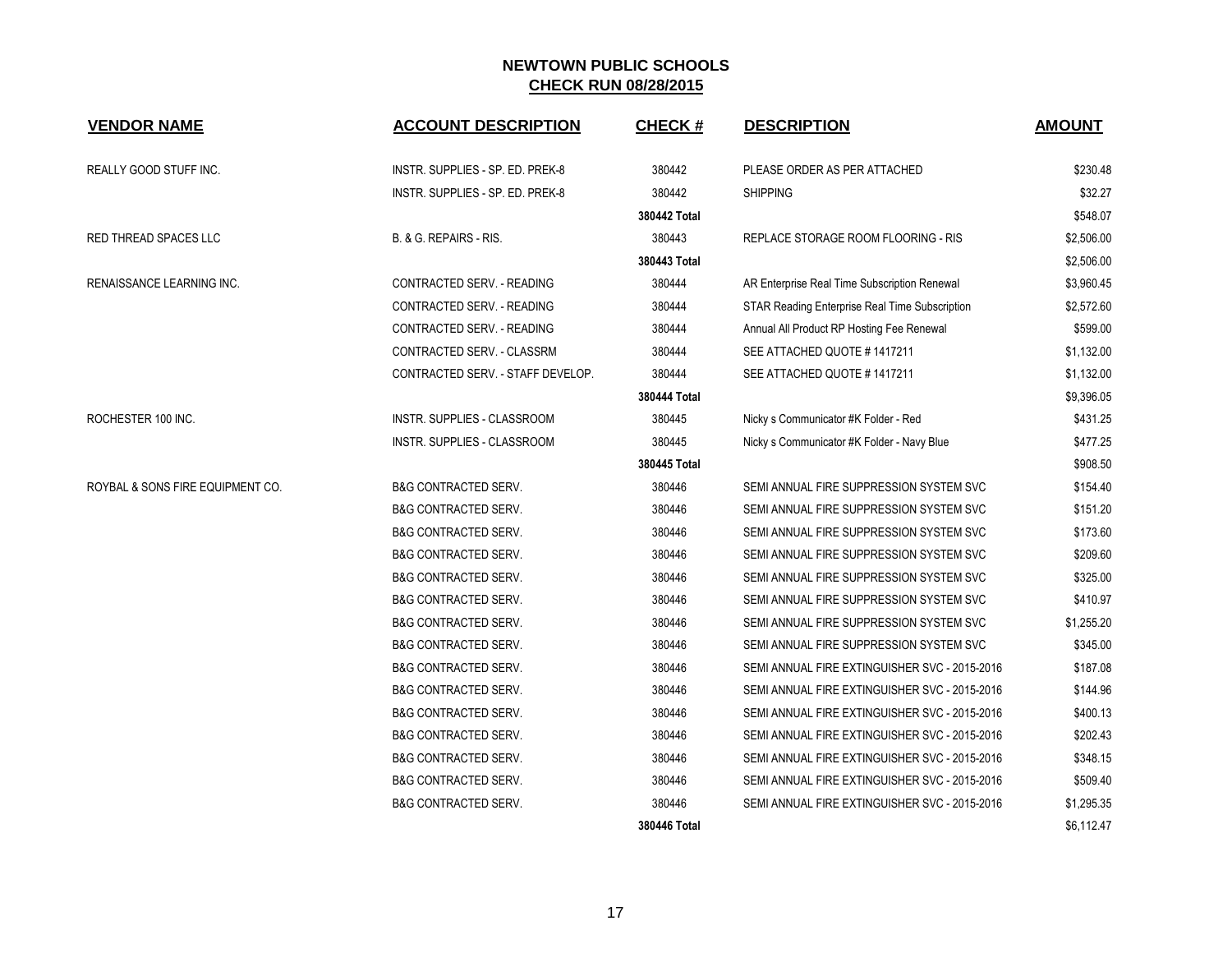| <b>VENDOR NAME</b>          | <b>ACCOUNT DESCRIPTION</b>         | <b>CHECK#</b> | <b>DESCRIPTION</b>                                | <b>AMOUNT</b> |
|-----------------------------|------------------------------------|---------------|---------------------------------------------------|---------------|
| LAWRENCE M. SCHAEFER        | STAFF TRAIN. - SUPER.              | 380447        | SERV PERSONALIZED LEARNING                        | \$500.00      |
|                             | STAFF TRAIN. - SUPER.              | 380447        | TRAVEL 08/12/15 & 08/13/15                        | \$75.90       |
|                             |                                    | 380447 Total  |                                                   | \$575.90      |
| SCHOLASTIC INC.             | INSTR. SUPPLIES - CLASSROOM        | 380448        | Magazine order for classrooms,                    | \$1,988.58    |
|                             | INSTR. SUPPLIES - CLASSROOM        | 380448        | S/H                                               | \$198.87      |
|                             |                                    | 380448 Total  |                                                   | \$2,187.45    |
| <b>SCHOLASTIC MAGAZINES</b> | <b>TEXTBOOKS - ENGLISH</b>         | 380449        | Scope Magazine Class sets of 30 each              | \$539.40      |
|                             | <b>TEXTBOOKS - ENGLISH</b>         | 380449        | shipping and handling. See attached quote         | \$53.94       |
|                             |                                    | 380449 Total  |                                                   | \$593.34      |
| SCHOOL NURSE SUPPLY INC.    | INSTR. SUPPLIES - CLASSROOM        | 380450        | Kleenhanz towellettes - Quote 0536048             | \$1,148.00    |
|                             |                                    | 380450 Total  |                                                   | \$1,148.00    |
| <b>SCHOOL SPECIALTY</b>     | <b>INSTR. SUPPLIES - CLASSROOM</b> | 380451        | Flexible Pencil Cases #9003171-030                | \$24.80       |
|                             | INSTR. SUPPLIES - CLASSROOM        | 380451        | Asst Felt Tip Pens # 9049515-030                  | \$8.76        |
|                             | INSTR. SUPPLIES - CLASSROOM        | 380451        | Tropical Breeze 9-1327807-030                     | \$68.72       |
|                             | INSTR. SUPPLIES - CLASSROOM        | 380451        | Storex Pocket W/prongs #9-1436178-030 no shipping | \$186.40      |
|                             | INSTR. SUPPLIES - CLASSROOM        | 380451        | Assorted Magnet Man-9-292675-030                  | \$40.40       |
|                             | INSTR. SUPPLIES - CLASSROOM        | 380451        | #085454 Colored paper-grade 4                     | \$171.96      |
|                             | INSTR. SUPPLIES - CLASSROOM        | 380451        | Mr Sketch # 9-059362-220-grade 4                  | \$25.76       |
|                             | INSTR. SUPPLIES - CLASSROOM        | 380451        | Mr Sketch # 9-059362-220-grade 3                  | \$25.76       |
|                             | INSTR. SUPPLIES - CLASSROOM        | 380451        | Mr. Sketch # 9-559362-220- stock                  | \$64.40       |
|                             | INSTR. SUPPLIES - SOC. STUDIES     | 380451        | ITEM 1473706 HAMMOND & STEPHENS 6 SUBJECT         | \$1.64        |
|                             | INSTR. SUPPLIES - SOC. STUDIES     | 380451        | ITEM - 1481868 HAMMOND & STEPHENS CLASS           | \$4.28        |
|                             | INSTR. SUPPLIES - CLASSROOM        | 380451        | doz Post it Notes 3 x3 # 9-005049-030             | \$14.75       |
|                             | INSTR. SUPPLIES - CLASSROOM        | 380451        | Post it Noes 3x3 # 9-086837-030                   | \$59.95       |
|                             | INSTR. SUPPLIES - CLASSROOM        | 380451        | Post it Notes 3 x 5, ylw # 9-028640-030           | \$162.00      |
|                             | INSTR. SUPPLIES - CLASSROOM        | 380451        | Post it Notes 3x5 lined #9-1486658-030            | \$111.60      |
|                             | INSTR. SUPPLIES - CLASSROOM        | 380451        | Post It Notes 4x6 lined #9-1486659-030            | \$65.20       |
|                             | INSTR. SUPPLIES - CLASSROOM        | 380451        | Sch Sm Wht # 10 Envelopes # 9-085022-030          | \$89.85       |
|                             | INSTR. SUPPLIES - CLASSROOM        | 380451        | Manila File Fldr, Lgl # 9-015765-030              | \$13.24       |
|                             | INSTR. SUPPLIES - CLASSROOM        | 380451        | Sch Sm Tab Index, Asst# 9-081940-030              | \$6.75        |
|                             | INSTR. SUPPLIES - CLASSROOM        | 380451        | Lesson Plan Bk # 9-1481886-030                    | \$49.00       |
|                             | INSTR. SUPPLIES - CLASSROOM        | 380451        | Laminating Film # 9-1277261-030                   | \$493.50      |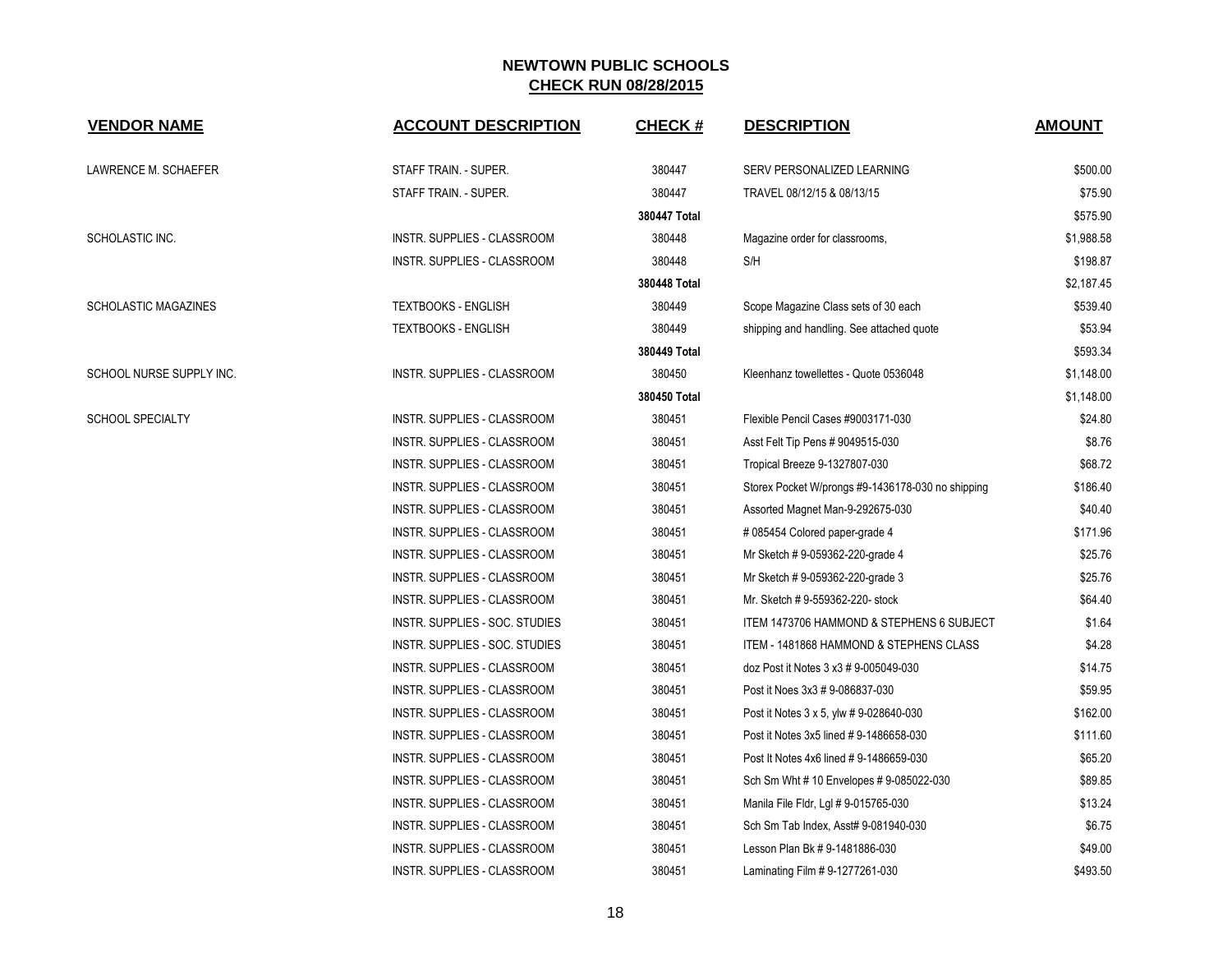| <b>VENDOR NAME</b> | <b>ACCOUNT DESCRIPTION</b>   | <b>CHECK#</b> | <b>DESCRIPTION</b>                                   | <b>AMOUNT</b> |
|--------------------|------------------------------|---------------|------------------------------------------------------|---------------|
| SCHOOL SPECIALTY   | INSTR. SUPPLIES - CLASSROOM  | 380451        | PKG Legal Pads # 9-027430-030                        | \$5.24        |
|                    | INSTR. SUPPLIES - CLASSROOM  | 380451        | PKG Legal Pads, white #9-027433-030                  | \$5.18        |
|                    | INSTR. SUPPLIES - CLASSROOM  | 380451        | Tru-Ray 12x18 Black #9-054150-030                    | \$47.25       |
|                    | INSTR. SUPPLIES - CLASSROOM  | 380451        | Tru Ray 12 x 18 Holiday Green# 9-216778-030          | \$48.75       |
|                    | INSTR. SUPPLIES - CLASSROOM  | 380451        | Tru Ray 12 x 18 Holiday Red # 9-216776-030           | \$48.75       |
|                    | INSTR. SUPPLIES - CLASSROOM  | 380451        | Tru Ray 12 x 18 Sky Blue # 9-054108-030              | \$48.75       |
|                    | INSTR. SUPPLIES - CLASSROOM  | 380451        | Tru-Ray 12x18 White #9-054141-030                    | \$94.50       |
|                    | INSTR. SUPPLIES - CLASSROOM  | 380451        | Tru-Ray 12x18 Yellow #9-054069-030                   | \$47.25       |
|                    | INSTR. SUPPLIES - CLASSROOM  | 380451        | boxes Crayola Crayons lift box #9-007551             | \$171.75      |
|                    | INSTR. SUPPLIES - CLASSROOM  | 380451        | Facial Tissues # 9-1322173-030 state contract prices | \$96.70       |
|                    | INSTR. SUPPLIES - CLASSROOM  | 380451        | Bear Rite Storage Wheasel #7-082965-030              | \$327.56      |
|                    | INSTR. SUPPLIES - CLASSROOM  | 380451        | Middle Tray w/tubs #7-082966-030                     | \$72.86       |
|                    | INSTR. SUPPLIES - CLASSROOM  | 380451        | Sandusky Lee Steel Bookcase #6-1442692-030           | \$199.76      |
|                    | INSTR. SUPPLIES - CLASSROOM  | 380451        | <b>SHIPPING</b>                                      | \$99.00       |
|                    | INSTR. SUPPLIES - CLASSROOM  | 380451        | Kindergarten Supplies 2015/2016                      | \$655.34      |
|                    | INSTR. SUPPLIES - CLASSROOM  | 380451        | First Grade Assorted Supplies 2015/2016              | \$867.75      |
|                    | INSTR. SUPPLIES - CLASSROOM  | 380451        | 3rd Grade Assorted Supplies 2015/2016                | \$765.87      |
|                    | INSTR. SUPPLIES - CLASSROOM  | 380451        | 4th Grade Assorted Supplies 2015/2016                | \$1,232.01    |
|                    | INSTR. SUPPLIES - CLASSROOM  | 380451        | Special Ed/Language Arts Supplies 2015/2016          | \$699.33      |
|                    | INSTR. SUPPLIES - CLASSROOM  | 380451        | Special Ed/Language Arts Supplies 2015/2016          | \$72.00       |
|                    | INSTR. SUPPLIES - CLASSROOM  | 380451        | Special Ed/Language Arts Supplies 2015/2016          | \$197.42      |
|                    | INSTR. SUPPLIES - CLASSROOM  | 380451        | Special Ed/Language Arts Supplies 2015/2016          | \$10.02       |
|                    | INSTR. SUPPLIES - CLASSROOM  | 380451        | Office Supplies, Special Area Supplies K-4 2015/2016 | \$2,985.64    |
|                    | INSTR. SUPPLIES - CLASSROOM  | 380451        | Classroom supplies: SEE ATTACHED-paint brushes,      | \$148.81      |
|                    | INSTR. SUPPLIES - CLASSROOM  | 380451        | Classroom supplies-SEE ATTACHED- markers, paints,    | \$158.59      |
|                    | INSTR. SUPPLIES - CLASSROOM  | 380451        | Classroom Supplies-SEE ATTACHED-pencil grips,        | \$155.09      |
|                    | INSTR. SUPPLIES - CLASSROOM  | 380451        | Eraser-Dry Erase Student 2x2 pack of 30 K-4          | \$321.30      |
|                    | INSTR. SUPPLIES - CLASSROOM  | 380451        | Art Kraft Roll 48x200 White K-4 Item #006264         | \$45.54       |
|                    | INSTR. SUPPLIES - CLASSROOM  | 380451        | Art Kraft Roll 48x200 Black K-4 Item #006420         | \$27.46       |
|                    | INSTR. SUPPLIES - CLASSROOM  | 380451        | CT State Contract #12PSX0108, Acct. #240634,         | \$737.96      |
|                    | INSTR. SUPPLIES - CLASSROOM  | 380451        | Classroom supplies: rulers, magic rub erasers,       | \$479.58      |
|                    | <b>INSTR. SUPPLIES - ART</b> | 380451        | Art Supplies K-4 2015/2016                           | \$507.50      |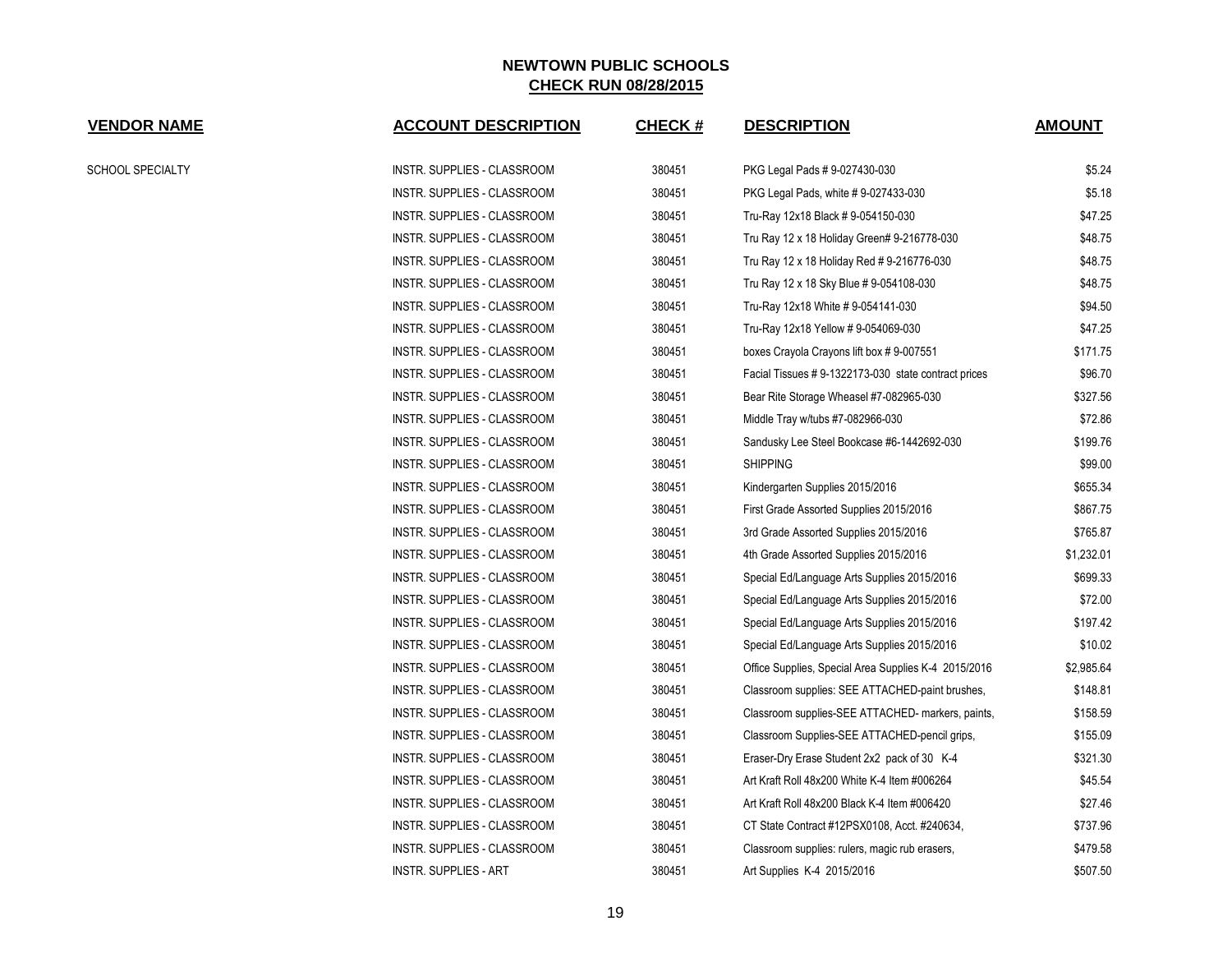| <b>VENDOR NAME</b>                    | <b>ACCOUNT DESCRIPTION</b>       | <b>CHECK#</b> | <b>DESCRIPTION</b>                                     | <b>AMOUNT</b> |
|---------------------------------------|----------------------------------|---------------|--------------------------------------------------------|---------------|
| <b>SCHOOL SPECIALTY</b>               | INSTR. SUPPLIES - CLASSROOM      | 380451        | Supplies for Kindergarten classroom-Gina               | \$535.66      |
|                                       | OFF. SUPPLIES - ADMIN.           | 380451        | 1499272 Riegle Press Inc. Calendar                     | \$114.20      |
|                                       | INSTR. SUPPLIES - CLASSROOM      | 380451        | Globe 1015090 Replogle Livingston Phy/Political globe, | \$93.79       |
|                                       |                                  | 380451 Total  |                                                        | \$13,812.88   |
| <b>SECURE ECO SHRED</b>               | OFF. SUPPLIES - ADMIN.           | 380452        | for monthly shredding contract - Account #113503       | \$35.00       |
|                                       |                                  | 380452 Total  |                                                        | \$35.00       |
| SELECT PHYSICAL THERAPY HOLDINGS INC. | MEDICAL INS. PREMIUMS            | 380453        | SERV 07/10/15 - 07/15/15                               | \$600.00      |
|                                       |                                  | 380453 Total  |                                                        | \$600.00      |
| SOUTHBURY PRINTING CENTRE, INC.       | OFF. SUPPLIES - BUS. SERV.       | 380454        | 3000 NEWTOWN PUBLIC SCHOOLS #10 ENVELOPES              | \$165.62      |
|                                       | <b>INSTR. SUPPLIES - ART</b>     | 380454        | For printing of posters per the attached estimate.     | \$142.19      |
|                                       |                                  | 380454 Total  |                                                        | \$307.81      |
| <b>STAPLES ADVANTAGE</b>              | INSTR. SUPPLIES - INFO. TECH.    | 380455        | Supplies for Tech, DVD/s Thumb drives etc.             | \$20.41       |
|                                       |                                  | 380455 Total  |                                                        | \$20.41       |
| STEPNEY HARDWARE INC.                 | <b>B&amp;G SUPPLIES - MAINT.</b> | 380456        | FOR MAINT SUPPLIES 2015-2016                           | \$77.96       |
|                                       |                                  | 380456 Total  |                                                        | \$77.96       |
| <b>SUPPLYWORKS</b>                    | B. & G. REPAIRS - H.S.           | 380457        | FLUSH VALVES FOR TOILET REPAIRS - NHS                  | \$1,882.80    |
|                                       | B. & G. REPAIRS - H.S.           | 380457        | WATER FOUNTAIN REPLACE - NHS                           | \$1,674.58    |
|                                       |                                  | 380457 Total  |                                                        | \$3,557.38    |
| TAX COLLECTOR NEWTOWN                 | SEWER OPERATION & MAINT.         | 380458        | <b>SEWER USE M/S</b>                                   | \$1,786.43    |
|                                       | CAPITAL IMP. - SEWER RIS.        | 380458        | SEWER ASSESSMENT RIS                                   | \$48,110.78   |
|                                       | CAPITAL IMP. - SEWER M.S.        | 380458        | SEWER ASSESSMENT M/S                                   | \$26,778.76   |
|                                       | CAPITAL IMP. - SEWER H.S.        | 380458        | SEWER ASSESSMENT H/S                                   | \$20,903.52   |
|                                       |                                  | 380458 Total  |                                                        | \$97,579.49   |
| <b>TEACHER'S DISCOVERY</b>            | <b>INSTR. SUPPLIES - ENGLISH</b> | 380459        | 4PO893 GLOBE POSTER                                    | \$18.95       |
|                                       | <b>INSTR. SUPPLIES - ENGLISH</b> | 380459        | 4PO953 FAMOUS LINES FROM POETRY POSTER                 | \$13.95       |
|                                       | INSTR. SUPPLIES - ENGLISH        | 380459        | 4PO967 FAMOUS POETS - 21 POSTER SET                    | \$29.99       |
|                                       | <b>INSTR. SUPPLIES - ENGLISH</b> | 380459        | 4P1834 TERMS 8 POSTER SET                              | \$32.00       |
|                                       | INSTR. SUPPLIES - ENGLISH        | 380459        | <b>SHIPPING</b>                                        | \$11.40       |
|                                       |                                  | 380459 Total  |                                                        | \$106.29      |
| THYSSENKRUPP ELEVATOR CORP            | <b>B&amp;G CONTRACTED SERV.</b>  | 380460        | ELEVATOR SVC CONTRACT - SH (2015-2016)                 | \$186.55      |
|                                       | <b>EMERGENCY REPAIRS - S.H.</b>  | 380460        | ELEVATOR REPAIR - SH                                   | \$1,380.00    |
|                                       |                                  | 380460 Total  |                                                        | \$1,566.55    |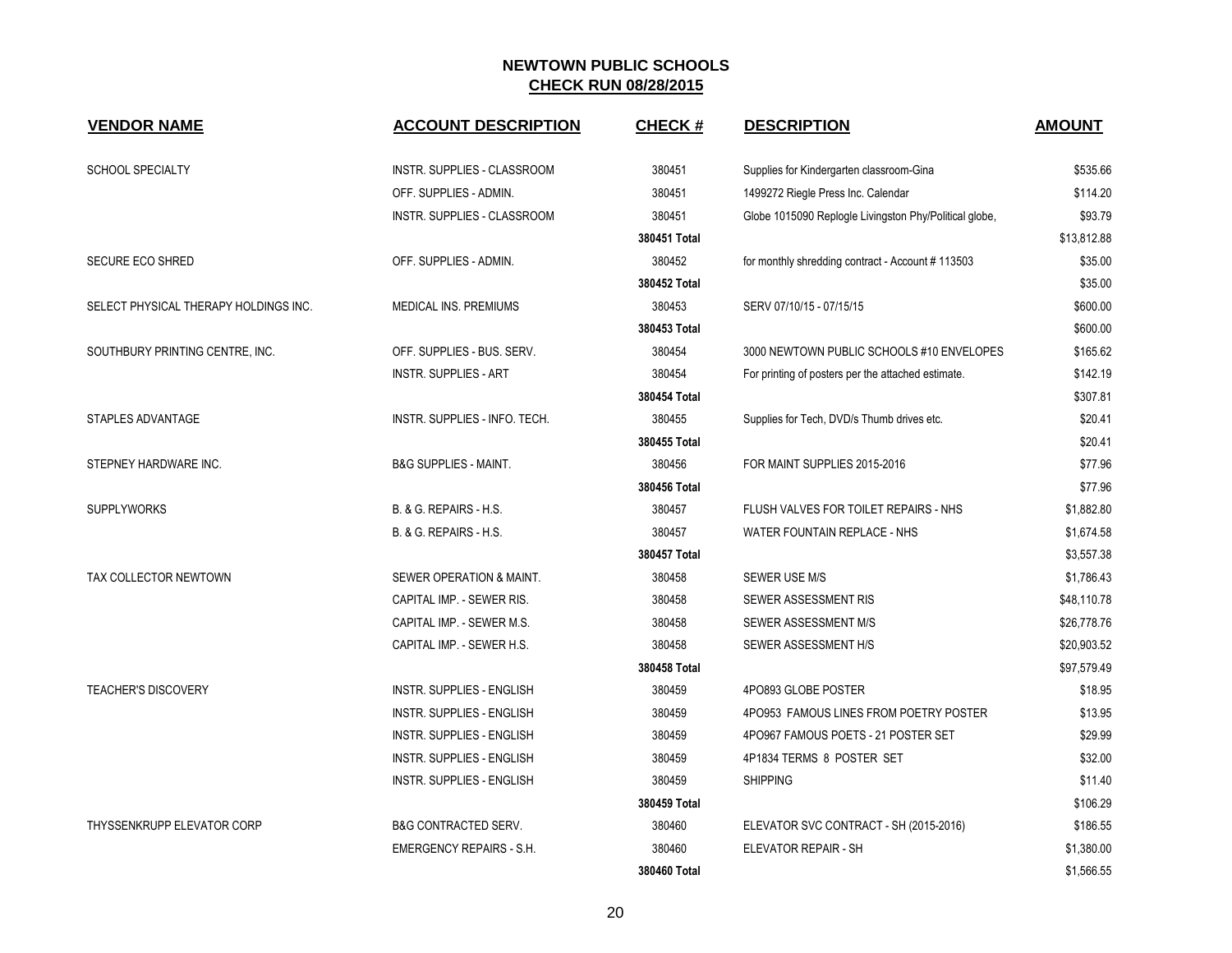| <b>VENDOR NAME</b>                     | <b>ACCOUNT DESCRIPTION</b>      | <b>CHECK#</b> | <b>DESCRIPTION</b>                             | <b>AMOUNT</b> |
|----------------------------------------|---------------------------------|---------------|------------------------------------------------|---------------|
| TOOLS4EVER                             | CONTRACTED SERV. - INFO. TECH.  | 380461        | Consulting services - Identity & Access Manag. | \$515.00      |
|                                        |                                 | 380461 Total  |                                                | \$515.00      |
| <b>TORRCO</b>                          | B. & G. REPAIRS - S.H.          | 380462        | WATER PIPE REPAIR - SH                         | \$129.20      |
|                                        | B. & G. REPAIRS - HOM.          | 380462        | <b>BOILER REPAIR - HOM</b>                     | \$100.20      |
|                                        | B. & G. REPAIRS - HOM.          | 380462        | <b>BOILER REPAIR - HOM</b>                     | \$38.70       |
|                                        | B. & G. REPAIRS - M.S.          | 380462        | RESTROOM PROJECT / REPLACE COMPRESSOR          | \$140.55      |
|                                        | B. & G. REPAIRS - M.S.          | 380462        | RESTROOM PROJECT / REPLACE COMPRESSOR          | \$56.36       |
|                                        |                                 | 380462 Total  |                                                | \$465.01      |
| TREASURER - STATE OF CONNECTICUT       | CONTRACTED SERV. - SUPER.       | 380463        | <b>FINGERPRINTS</b>                            | \$54.00       |
|                                        |                                 | 380463 Total  |                                                | \$54.00       |
| TREASURER - STATE OF CONNECTICUT       | CONTRACTED SERV. - SUPER.       | 380464        | <b>FINGERPRINTS</b>                            | \$413.00      |
|                                        |                                 | 380464 Total  |                                                | \$413.00      |
| TRI-LIFT INC.                          | REPAIRS - MAINT.                | 380465        | PREVENTIVE MAINT ON WAREHOUSE FORK LIFT        | \$124.48      |
|                                        |                                 | 380465 Total  |                                                | \$124.48      |
| <b>WELLS FARGO EQUIPMENT FINANCE</b>   | <b>EQUIP RENTAL - B&amp;G</b>   | 380466        | LEASE 2015/16 B-18T-5 FORKLIFT                 | \$477.98      |
|                                        |                                 | 380466 Total  |                                                | \$477.98      |
| WEST MUSIC COMPANY INC.                | INSTR. SUPPLIES - MUSIC         | 380467        | see attached-promo code welcome 10             | \$407.25      |
|                                        | <b>INSTR. SUPPLIES - MUSIC</b>  | 380467        | see attached-promo code welcome 10             | \$18.90       |
|                                        | INSTR. SUPPLIES - MUSIC         | 380467        | see attached-promo code welcome 10             | \$63.18       |
|                                        |                                 | 380467 Total  |                                                | \$489.33      |
| WHEELER CLINIC INC.                    | TUITION - OUT-OF-DISTRICT       | 380468        | TUITION - OUT-OF-DISTRICT                      | \$22,477.50   |
|                                        | TUITION - OUT-OF-DISTRICT       | 380468        | TUITION - OUT-OF-DISTRICT                      | \$5,042.50    |
|                                        |                                 | 380468 Total  |                                                | \$27,520.00   |
| WILLCO SALES & SERVICE INC.            | <b>EMERGENCY REPAIRS - H.S.</b> | 380469        | <b>EXTERIOR DOOR REPAIR - NHS</b>              | \$315.50      |
|                                        |                                 | 380469 Total  |                                                | \$315.50      |
| WIND RIVER ENVIRONMENTAL LLC           | <b>B&amp;G CONTRACTED SERV.</b> | 380470        | PUMP GREASE TRAPS - SH / NMS / NHS             | \$289.50      |
|                                        | <b>B&amp;G CONTRACTED SERV.</b> | 380470        | PUMP GREASE TRAPS - SH / NMS / NHS             | \$750.00      |
|                                        | <b>B&amp;G CONTRACTED SERV.</b> | 380470        | PUMP GREASE TRAPS - SH / NMS / NHS             | \$1,150.00    |
|                                        |                                 | 380470 Total  |                                                | \$2,189.50    |
| WISE LEARNING SPECIALIZED LEARNING CTR | <b>TUTORS - HOMEBOUND</b>       | 380471        | <b>TUTORS - HOMEBOUND</b>                      | \$2,600.00    |
|                                        |                                 | 380471 Total  |                                                | \$2,600.00    |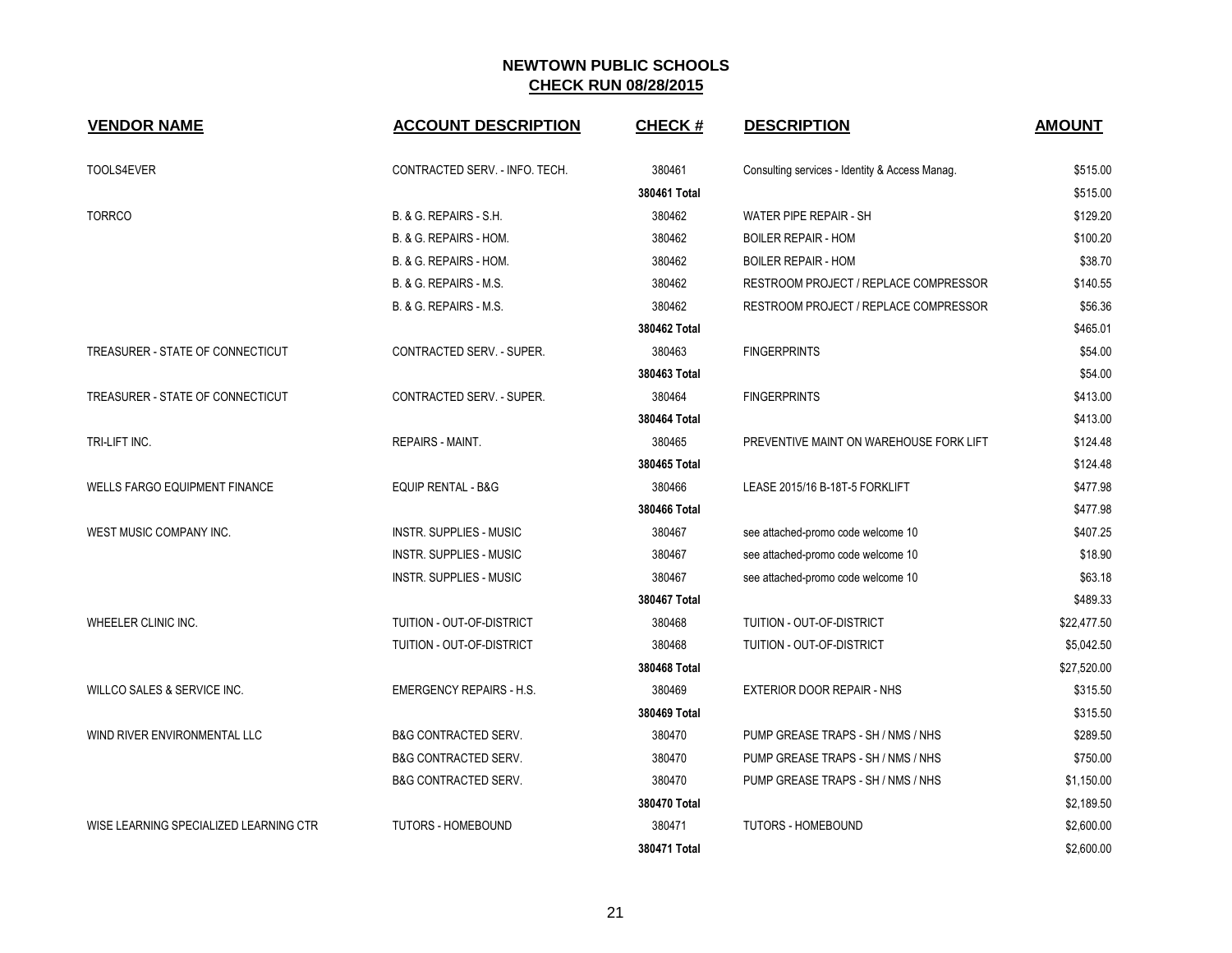| <b>VENDOR NAME</b>                      | <b>ACCOUNT DESCRIPTION</b>        | <b>CHECK#</b> | <b>DESCRIPTION</b>                                    | <b>AMOUNT</b> |
|-----------------------------------------|-----------------------------------|---------------|-------------------------------------------------------|---------------|
| WOODBURY CHEVROLET                      | <b>REPAIRS - MAINT.</b>           | 380472        | <b>HOSE - MAINT TRUCK REPAIR</b>                      | \$69.28       |
|                                         |                                   | 380472 Total  |                                                       | \$69.28       |
| ZANER-BLOSER                            | TEXTBOOKS - CLASSROOM             | 380473        | Zaner Bloser Handwriting Kindergarten Student Edition | \$919.20      |
|                                         | TEXTBOOKS - CLASSROOM             | 380473        | Zaner Bloser Handwriting First Grade Student Edition  | \$689.40      |
|                                         | <b>TEXTBOOKS - CLASSROOM</b>      | 380473        | Zaner Bloser Handwriting Third Grade Student Edition  | \$861.75      |
|                                         | TEXTBOOKS - CLASSROOM             | 380473        | Shipping/Handling                                     | \$222.33      |
|                                         |                                   | 380473 Total  |                                                       | \$2,692.68    |
| <b>ACCO BRANDS DIRECT</b>               | INSTR. SUPPLIES - CLASSROOM       | 380474        | One Page Per Day 2015 Day-Timer Planner Refill,       | \$15.79       |
|                                         | INSTR. SUPPLIES - CLASSROOM       | 380474        | Shipping and Handling charges                         | \$5.99        |
|                                         |                                   | 380474 Total  |                                                       | \$21.78       |
| ADMINISTRATOR UNEMPLOYMENT COMPENSATION | UNEMPLOYMENT COMP.                | 380475        | #00-017-96 UNEMPLOYMENT                               | \$1,439.00    |
|                                         |                                   | 380475 Total  |                                                       | \$1,439.00    |
| ALARMS BY PRECISION LLC                 | <b>B. &amp; G. IMPROVE - H.S.</b> | 380476        | PANIC BUTTON INSTALL - NHS PER QUOTE                  | \$5,400.00    |
|                                         |                                   | 380476 Total  |                                                       | \$5,400.00    |
| AMAZON                                  | <b>SUPPLIES - LIBRARY</b>         | 380477        | Amazon Book Order *see attached*                      | \$13.38       |
|                                         | SUPPLIES - LIBRARY                | 380477        | Amazon Book Order *see attached*                      | \$9.18        |
|                                         |                                   | 380477 Total  |                                                       | \$22.56       |
| THE BOOKSOURCE                          | TEXTBOOKS - CURR. DEVELOP.        | 380478        | See Attached Misc. Titles for SHS                     | \$4,091.87    |
|                                         | TEXTBOOKS - CURR. DEVELOP.        | 380478        | See Attached Misc. Titles for SHS                     | \$1,276.84    |
|                                         |                                   | 380478 Total  |                                                       | \$5,368.71    |
| FOLLETT SCHOOL SOLUTIONS INC.           | <b>TEXTBOOKS - ENGLISH</b>        | 380479        | <b>BOOKS</b>                                          | \$214.38      |
|                                         | <b>INSTR. SUPPLIES - READING</b>  | 380479        | Various reading textbooks                             | \$520.38      |
|                                         | <b>INSTR. SUPPLIES - READING</b>  | 380479        | Various reading textbooks                             | \$164.80      |
|                                         | TEXTBOOKS - CLASSROOM             | 380479        | Various Textbooks                                     | \$91.95       |
|                                         |                                   | 380479 Total  |                                                       | \$991.51      |
| NEW YORK MICROSCOPES CO. INC.           | <b>REPAIRS - SCIENCE</b>          | 380480        | MICROSCOPE REPAIR                                     | \$770.00      |
|                                         |                                   | 380480 Total  |                                                       | \$770.00      |
| PERFECTION LEARNING                     | TEXTBOOKS - CURR. DEVELOP.        | 380481        | Misc. Titles for Grade 7 at NMS SEE ATTACHED          | \$405.55      |
|                                         |                                   | 380481 Total  |                                                       | \$405.55      |
| RED THREAD SPACES LLC                   | B. & G. IMPROVE - M.S.            | 380482        | CARPET / FLOOR REPLACE - NMS (PER PROPOSAL)           | \$2,700.20    |
|                                         | <b>B. &amp; G. IMPROVE - M.S.</b> | 380482        | CARPET / FLOOR REPLACE - NMS (PER PROPOSAL)           | \$13,213.00   |
|                                         |                                   | 380482 Total  |                                                       | \$15,913.20   |